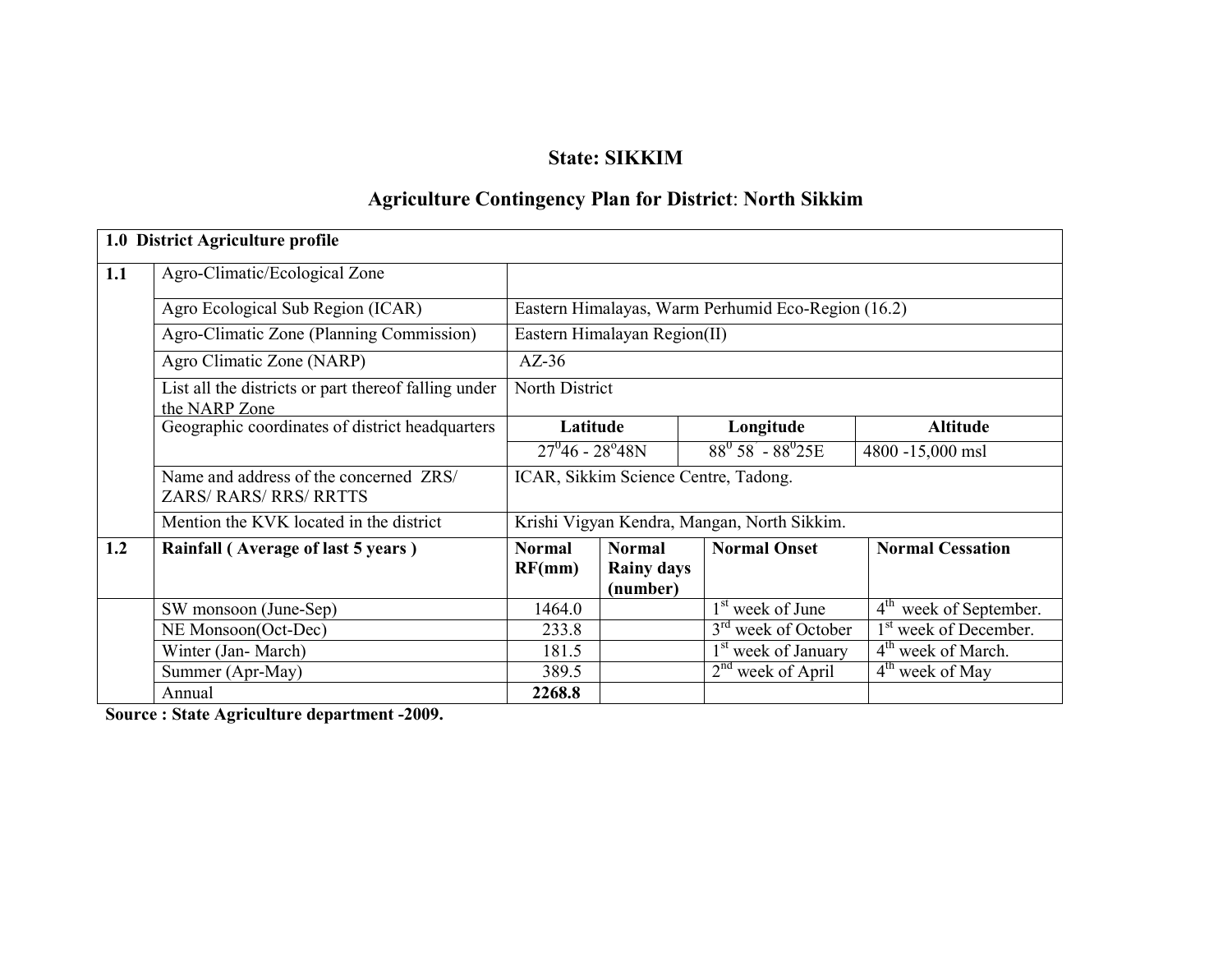| 1.3 | Land use<br>pattern of<br>the<br>district<br>(latest)<br>statistics) | Geographical<br>area $(^{\circ}000$<br>ha) | Cultivable<br>area $(^{\circ}000$<br>ha) | Forest<br>area<br>(000)<br>ha) | Land under<br>non-<br>agricultural<br>use<br>$(^{o}000 \text{ ha})$ | Permanent<br>Pastures<br>$(^{6}000 \text{ ha})$ | Cultivable<br>wasteland<br>$(^{6}000 \text{ ha})$ | Land<br>under<br>Misc.<br>tree<br>crops<br>and<br>groves<br>(°000) | Barren and<br>uncultivable<br>land $(^{\circ}000$<br>ha) | Current<br>Fallows<br>(500)<br>ha) | Other<br>fallows<br>(000)<br>ha) |
|-----|----------------------------------------------------------------------|--------------------------------------------|------------------------------------------|--------------------------------|---------------------------------------------------------------------|-------------------------------------------------|---------------------------------------------------|--------------------------------------------------------------------|----------------------------------------------------------|------------------------------------|----------------------------------|
|     |                                                                      |                                            |                                          |                                |                                                                     |                                                 |                                                   | ha)                                                                |                                                          |                                    |                                  |
|     | Area<br>$(000 \text{ ha})$                                           | 42.260                                     | 11.231                                   | 22.700                         | 1.523                                                               | 1.209                                           |                                                   | $\overline{\phantom{0}}$                                           | 0.00612                                                  | 5.597                              | $\qquad \qquad \blacksquare$     |

# Source : Vision 2020 ( Sikkim State)

| 1.4 | Major Soils (common names like red sandy loam deep | Area $(900 \text{ ha})$ | Percent $(\% )$ of total |
|-----|----------------------------------------------------|-------------------------|--------------------------|
|     | soils (etc.,)                                      |                         |                          |
|     | Shallow- medium deep soils                         |                         |                          |
|     | Loamy brown soils                                  |                         |                          |
|     | Red hill soils                                     |                         |                          |
|     | Others (specify):                                  |                         |                          |

| <b>1.0</b> | <b>Agricultural land use</b> | Area $('000 ha)$ | <sup>1</sup> Cropping intensity % |
|------------|------------------------------|------------------|-----------------------------------|
|            | Net sown area                | 11.231           |                                   |
|            | Area sown more than once     |                  |                                   |
|            | Gross cropped area           |                  |                                   |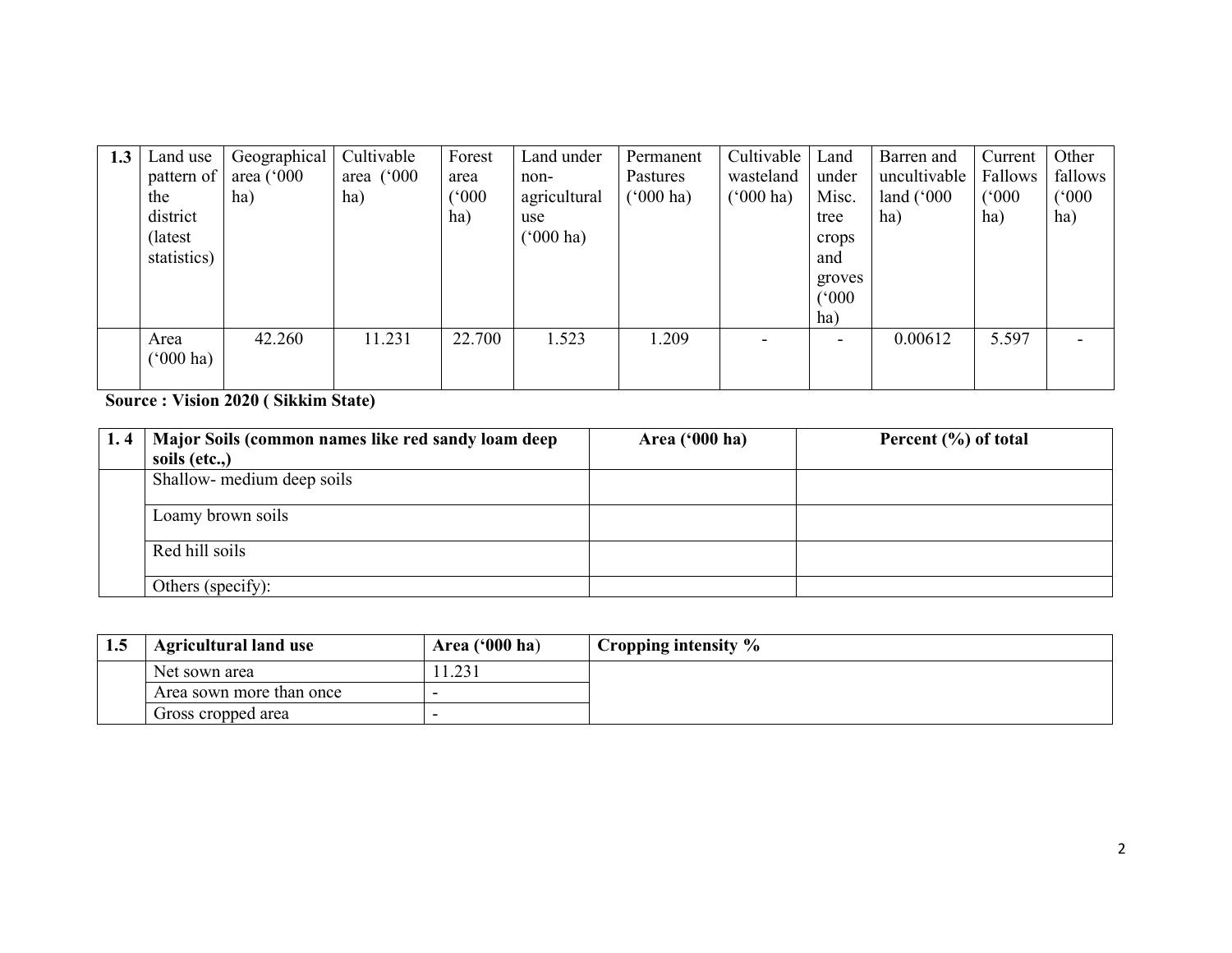| 1.6 | <b>Irrigation</b>                                                                                     | Area ('000 ha)                   |                          |                                                                                                          |
|-----|-------------------------------------------------------------------------------------------------------|----------------------------------|--------------------------|----------------------------------------------------------------------------------------------------------|
|     | Net irrigated area                                                                                    | 0.850                            |                          |                                                                                                          |
|     | Gross irrigated area                                                                                  | 0.850                            |                          |                                                                                                          |
|     | Rainfed area                                                                                          | 10.381                           |                          |                                                                                                          |
|     | <b>Sources of Irrigation</b>                                                                          | Number                           | Area ('000 ha)           | % of total irrigated area                                                                                |
|     | Canals                                                                                                |                                  |                          |                                                                                                          |
|     | Tanks                                                                                                 |                                  | ---                      |                                                                                                          |
|     | Open wells                                                                                            |                                  | ---                      |                                                                                                          |
|     | Bore wells                                                                                            |                                  | ---                      | ---                                                                                                      |
|     | Lift irrigation schemes                                                                               |                                  | ---                      | ---                                                                                                      |
|     | Micro-irrigation                                                                                      |                                  | ---                      | ---                                                                                                      |
|     | Other sources ----streams                                                                             |                                  | 0.850                    | 7.57                                                                                                     |
|     | Total Irrigated Area                                                                                  |                                  | 0.850                    |                                                                                                          |
|     | Pump sets                                                                                             |                                  |                          |                                                                                                          |
|     | No. of Tractors                                                                                       |                                  |                          |                                                                                                          |
|     | Groundwater availability and use*<br>(Data source: State/Central Ground<br>water Department /Board)   | No. of blocks/<br><b>Tehsils</b> | $(\% )$ area             | <b>Quality of water (specify the</b><br>problem such as high levels of<br>arsenic, fluoride, saline etc) |
|     | Over exploited                                                                                        | ---                              | ---                      |                                                                                                          |
|     | Critical                                                                                              | ---                              | $\overline{\phantom{0}}$ | ---                                                                                                      |
|     | Semi-critical                                                                                         | ---                              | $\overline{\phantom{a}}$ | ---                                                                                                      |
|     | Safe                                                                                                  | $- - -$                          | ---                      | ---                                                                                                      |
|     | Wastewater availability and use                                                                       | $---$                            | $---$                    | $---$                                                                                                    |
|     | Ground water quality                                                                                  |                                  |                          |                                                                                                          |
|     | *over-exploited: groundwater utilization > 100%; critical: 90-100%; semi-critical: 70-90%; safe: <70% |                                  |                          |                                                                                                          |

Source : District Agriculture Plan-2009.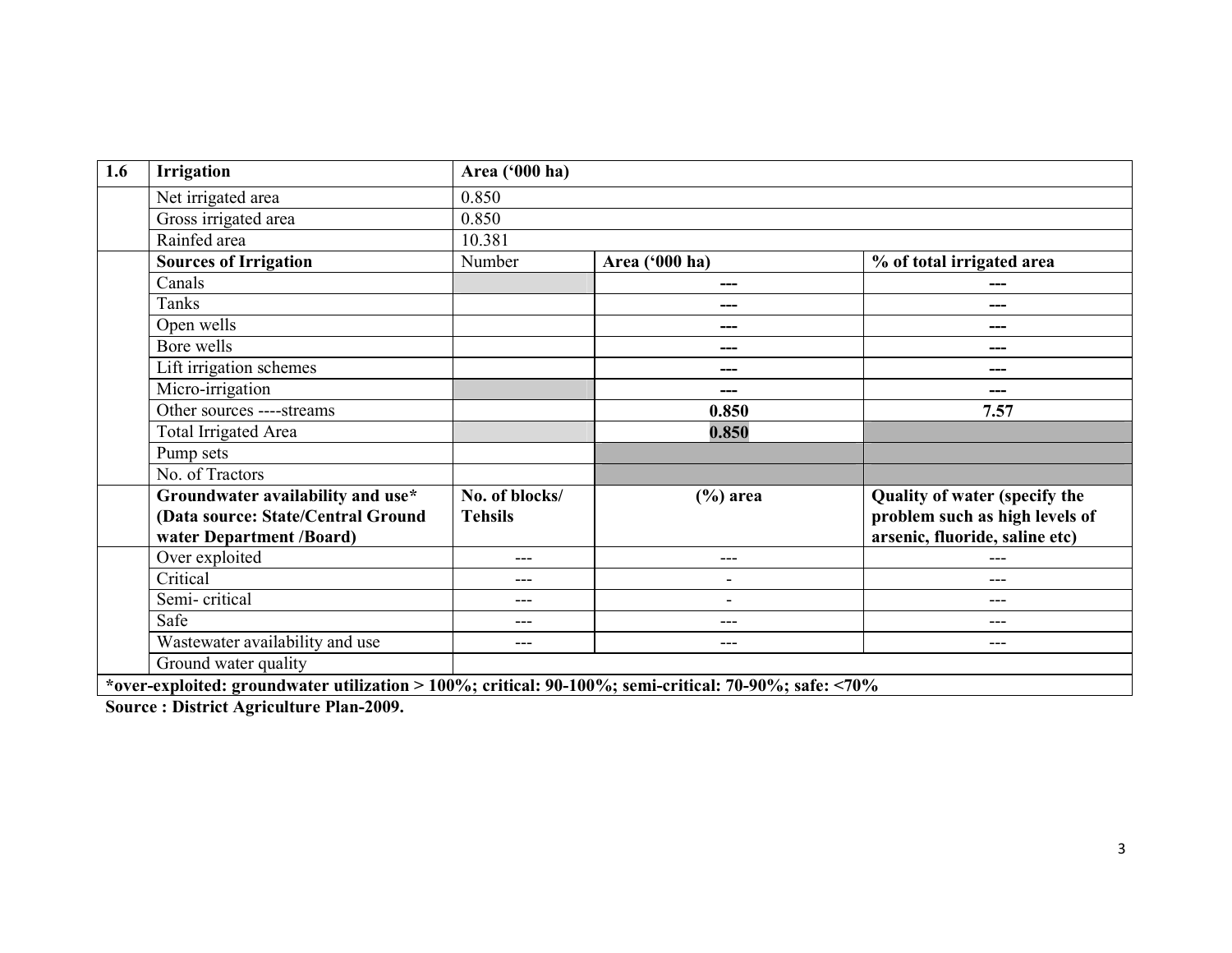| 1.7<br>Area under major field crops and horticulture |
|------------------------------------------------------|
|------------------------------------------------------|

| 1.7a             | Major field crops cultivated (2009-<br>$10)*$ | Area ('000 ha) |               |              |                  |                  |              |                   |       |
|------------------|-----------------------------------------------|----------------|---------------|--------------|------------------|------------------|--------------|-------------------|-------|
|                  |                                               |                | <b>Kharif</b> |              | Rabi             |                  |              | <b>Summer</b>     | Grand |
|                  |                                               | Irrigated      | Rainfed       | <b>Total</b> | <b>Irrigated</b> | Rainfed          | <b>Total</b> |                   | total |
|                  | Maize                                         |                | 2.92          | 2.92         |                  |                  |              |                   | 2.92  |
|                  | Rice                                          |                | 1.00          | 1.00         |                  |                  |              |                   | 1.00  |
|                  | Finger millet                                 |                | 0.92          | 0.92         |                  |                  |              |                   | 0.92  |
|                  | <b>Buckwheat</b>                              |                | 0.82          | 0.82         |                  |                  |              |                   | 0.82  |
|                  | Soybean                                       |                | 0.40          | 0.40         |                  |                  |              |                   | 0.40  |
|                  | Wheat                                         |                |               |              |                  | 0.81             | 0.81         |                   | 0.81  |
|                  | Barley                                        |                |               |              |                  | 0.24             | 0.24         |                   | 0.24  |
|                  | Rapeseed & Mustard                            |                |               |              |                  | 0.22             | 0.22         |                   | 0.22  |
| 1.7 <sub>b</sub> | Horticulture crops - Fruits<br>$(2007-08)$ ** |                |               |              |                  |                  |              |                   |       |
|                  |                                               |                | <b>Total</b>  |              |                  | <b>Irrigated</b> |              | Rainfed ('000 ha) |       |
|                  | Orange                                        |                | 0.067         |              |                  | ---              |              | 0.067             |       |
|                  | Apple                                         |                | 0.020         |              |                  | $---$            |              | 0.020             |       |
|                  | Passion fruit                                 |                | 0.035         |              | $--$             |                  |              | 0.035             |       |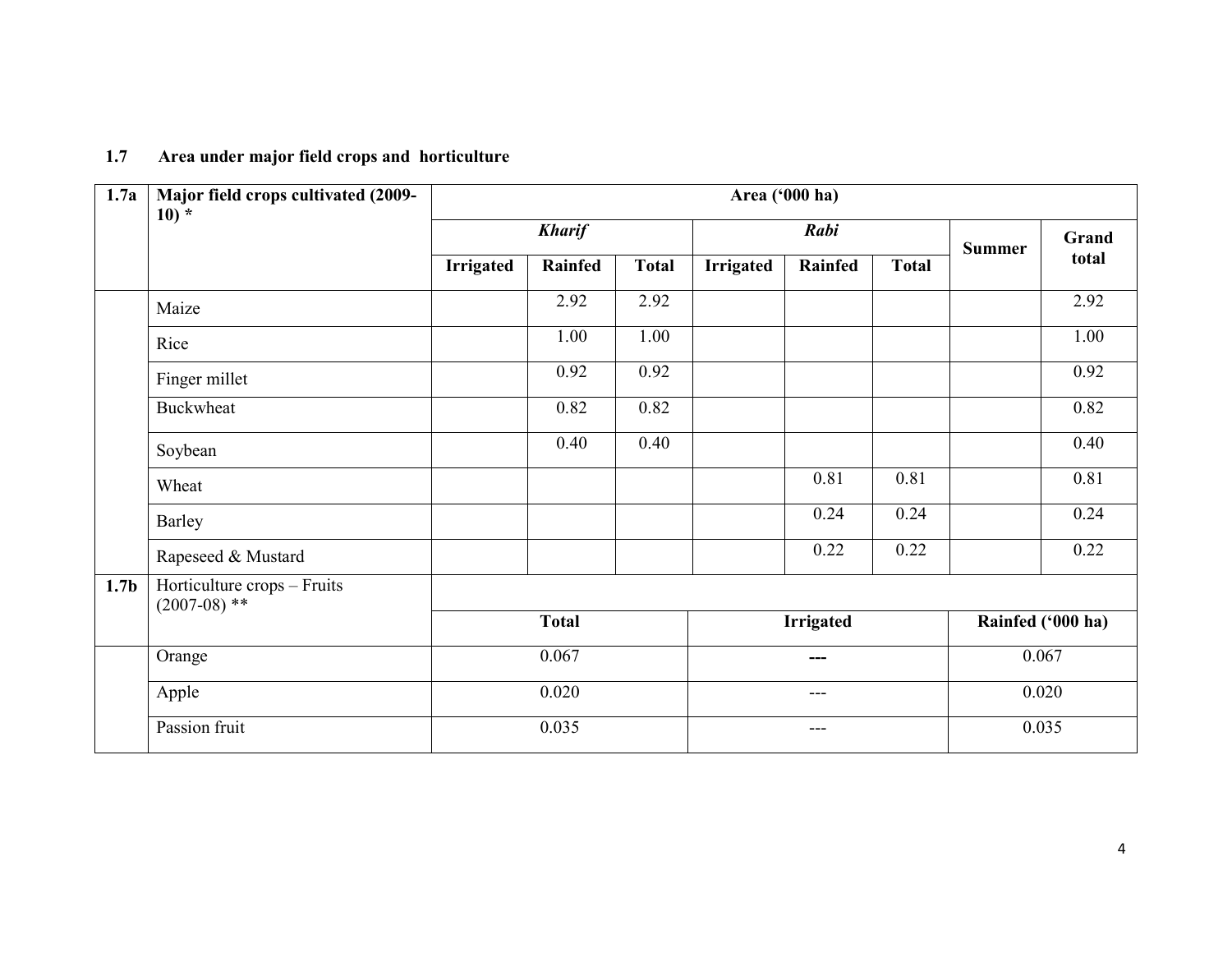| Other Fruits            | 0.088 | $---$ | 0.088 |
|-------------------------|-------|-------|-------|
| (Pears, Peach, Plum,    |       |       |       |
| Avacado, Banana, Guava) |       |       |       |
|                         |       |       |       |

\*\* Source : Annual Progress Report (2007-08) of State Horticulture Department \* Annual Progress Report (2009-10) of State Agriculture Department.

| 1.7c             | Horticulture crops -            | Total area ('000 ha) | Irrigated area ('000 ha) | Rainfed area ('000 ha) |
|------------------|---------------------------------|----------------------|--------------------------|------------------------|
|                  | <b>Vegetables</b>               |                      |                          |                        |
|                  | Kharif                          | 0.486                |                          | 0.486                  |
|                  | Rabi                            | 0.282                |                          | 0.282                  |
|                  | Off-season                      | 0.412                |                          | 0.412                  |
| 1.7d             | Medicinal and<br>Aromatic crops |                      |                          |                        |
| 1.7e             | Spices crops                    | ٠                    | $\blacksquare$           | $\blacksquare$         |
|                  | Large Cardamom                  | 4.090                |                          | 4.090                  |
|                  | Ginger                          | 0.275                |                          | 0.275                  |
|                  | Turmeric                        | 0.042                |                          | 0.042                  |
| 1.7f             | Fodder crops                    | Total area ('000 ha) | Irrigated area ('000 ha) | Rainfed area ('000 ha) |
| 1.7g             | Grazing land                    |                      |                          |                        |
| 1.7 <sub>h</sub> | Sericulture etc                 |                      |                          |                        |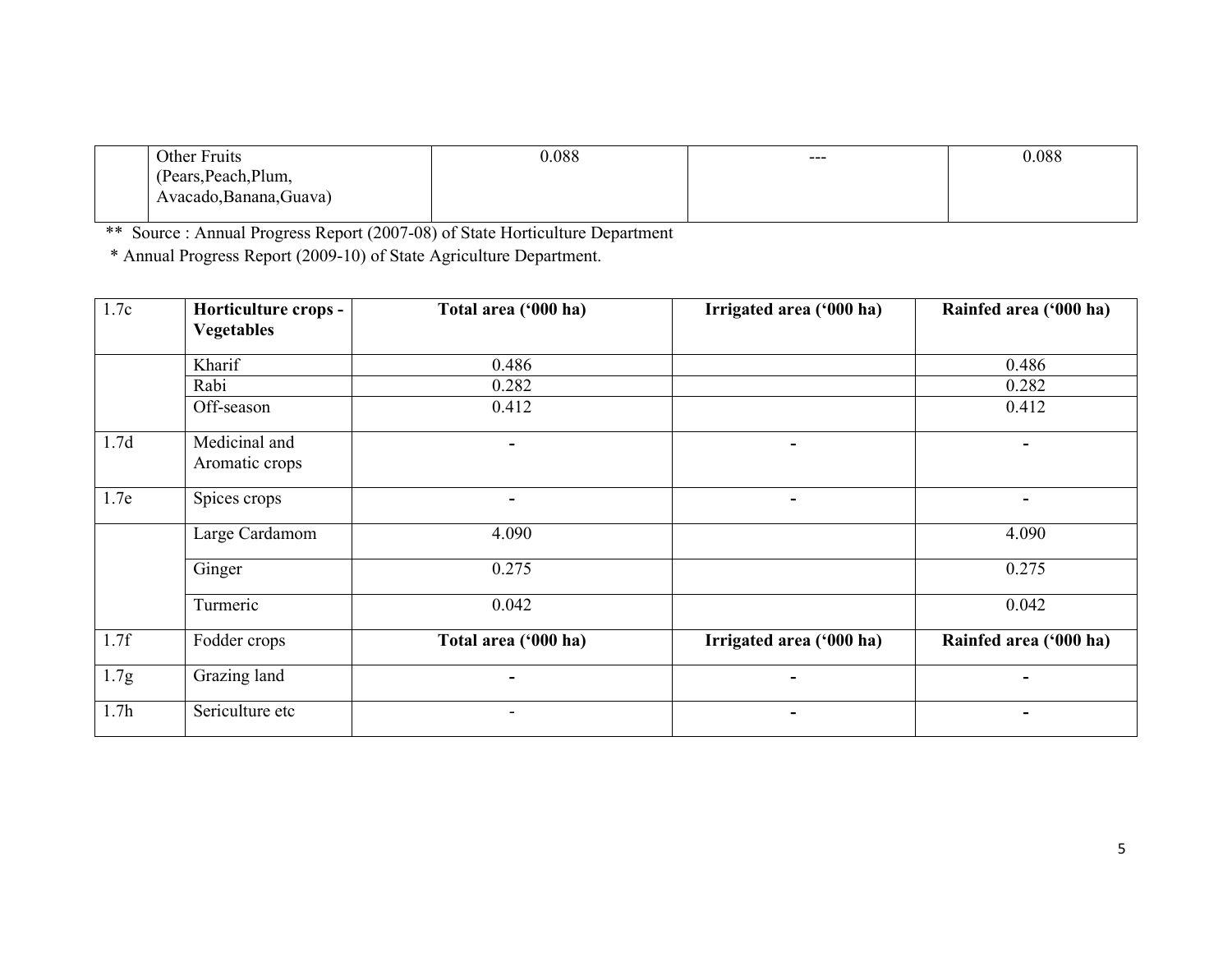| 1.8 | Livestock (in number)                             | <b>Male ('000)</b> | Female ('000)             | <b>Total ('000)</b> |
|-----|---------------------------------------------------|--------------------|---------------------------|---------------------|
|     | Non descriptive Cattle (local low yielding)       | 2.934              | 4.682                     | 7.616               |
|     | Crossbred cattle                                  | 3.040              | 5.497                     | 8.537               |
|     | Non descriptive Buffaloes (local low<br>yielding) | 0.012              | 0.025                     | 0.037               |
|     | <b>Graded Buffaloes</b>                           | $---$              | ---                       | $---$               |
|     | Goat                                              | 5.187              | 9.831                     | 15.018              |
|     | Sheep                                             | 2.319              | 0.111                     | 2.430               |
|     | Pig                                               | 4.967              | 1.387                     | 6.354               |
|     | Yak                                               | 1.547              | 2.330                     | 3.877               |
|     | Commercial dairy farms (Number)                   |                    |                           |                     |
| 1.9 | <b>Poultry</b>                                    | No. of farms       | Total No. of birds ('000) |                     |
|     | Commercial                                        | $30(200-500)$      | $6 - 15$                  |                     |
|     |                                                   | each)              |                           |                     |
|     | Backyard                                          |                    | ---                       |                     |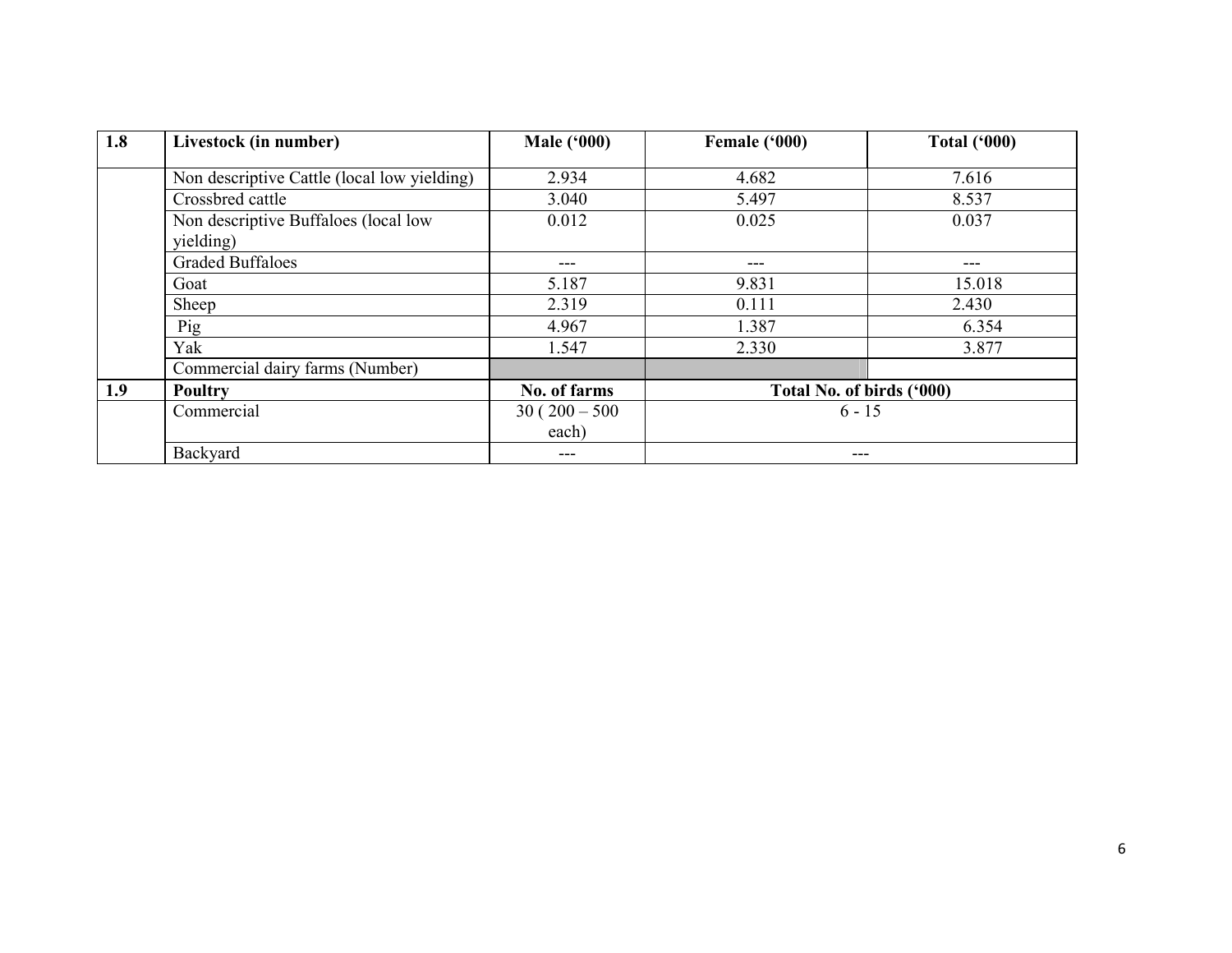| 2.0 | A. Capture                                                            |                               |                  |                        |                    |                                          |                                                               |                                 |
|-----|-----------------------------------------------------------------------|-------------------------------|------------------|------------------------|--------------------|------------------------------------------|---------------------------------------------------------------|---------------------------------|
|     | i) Marine (Data Source:<br><b>Fisheries Department</b> )              |                               | No. of fishermen |                        | <b>Boats</b>       |                                          | <b>Nets</b>                                                   |                                 |
|     |                                                                       |                               |                  | Mechanized             | Non-<br>mechanized | Mechanized<br>(Trawl nets,<br>Gill nets) | Non-<br>mechanized<br>(Shore Seines,<br>Stake & trap<br>nets) | facilities (Ice<br>plants etc.) |
|     |                                                                       |                               |                  |                        |                    |                                          |                                                               |                                 |
|     | ii) Inland (Data Source:                                              | No. Farmer owned ponds<br>100 |                  |                        |                    | <b>No. of Reservoirs</b>                 |                                                               | No. of village tanks<br>100     |
|     | <b>Fisheries Department)</b>                                          |                               |                  |                        |                    |                                          |                                                               |                                 |
|     | <b>B.</b> Culture                                                     |                               |                  |                        |                    |                                          |                                                               |                                 |
|     |                                                                       |                               |                  | Water Spread Area (ha) |                    | Yield (t/ha)                             |                                                               | <b>Production ('000 tons)</b>   |
|     | i) Brackish water (Data Source:<br><b>MPEDA/Fisheries Department)</b> |                               |                  |                        |                    |                                          |                                                               |                                 |
|     | ii) Fresh water (Data Source:<br><b>Fisheries Department)</b>         |                               |                  | 2 ha/ village tank     |                    | 4 ton/ha                                 |                                                               | 4 ton                           |
|     | <b>Others</b>                                                         |                               |                  | 2 ha- Govt. farm       |                    |                                          |                                                               |                                 |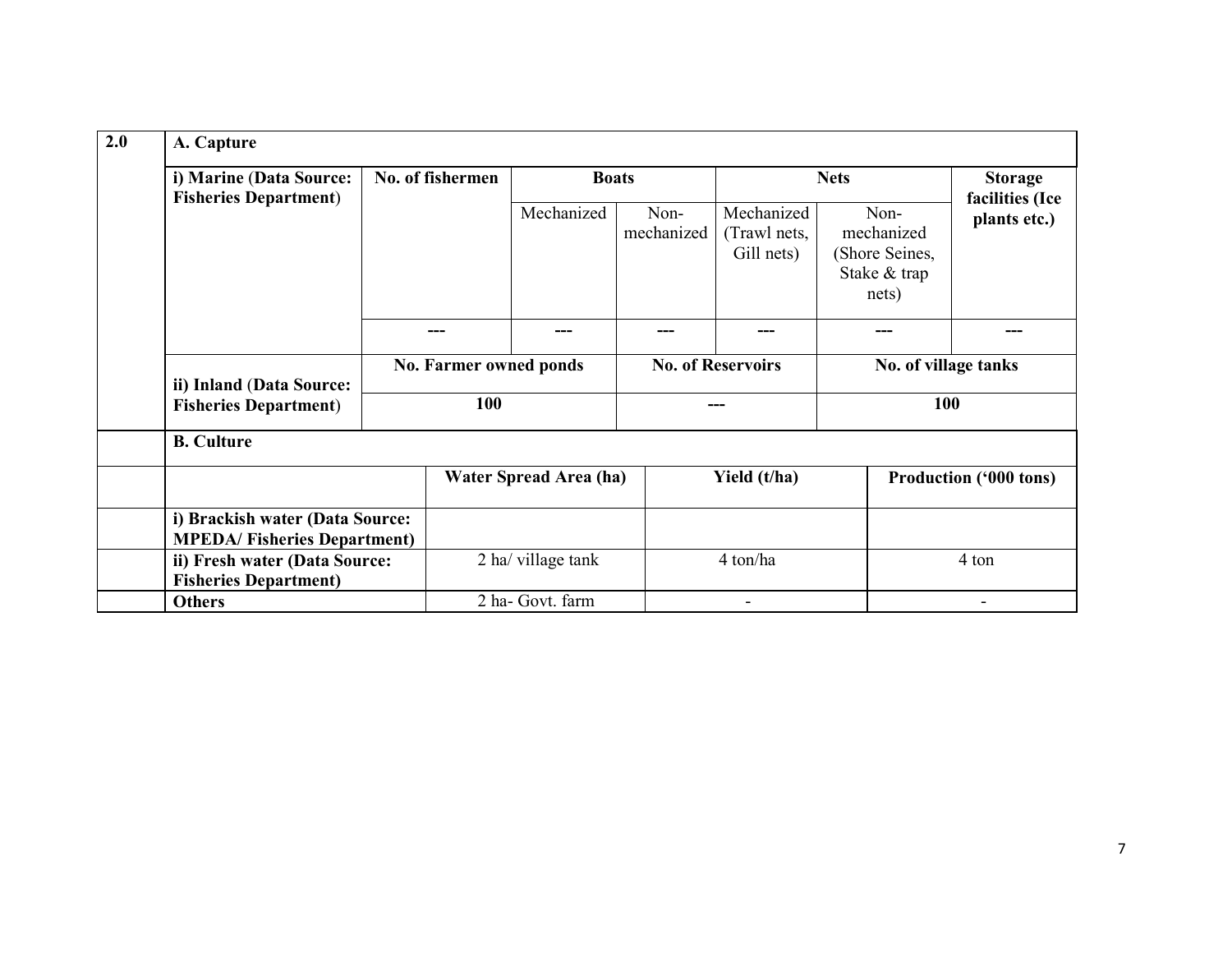| 1.11 | Name of              |                        | Kharif                                                                      |                       | Rabi                     |                          | <b>Summer</b>           |                       | <b>Total</b>            | Crop                                      |
|------|----------------------|------------------------|-----------------------------------------------------------------------------|-----------------------|--------------------------|--------------------------|-------------------------|-----------------------|-------------------------|-------------------------------------------|
|      | crop                 | Production<br>(000 t)  | Productivity<br>(kg/ha)                                                     | Production<br>(000 t) | Productivity<br>(kg/ha)  | Production<br>(000 t)    | Productivity<br>(kg/ha) | Production<br>(000 t) | Productivity<br>(kg/ha) | residue<br><b>as</b><br>fodder            |
|      |                      |                        |                                                                             |                       |                          |                          |                         |                       |                         | (500)<br>tons)                            |
|      |                      |                        | Major Field crops (Crops identified based on total acreage)                 |                       |                          |                          |                         |                       |                         |                                           |
|      | Maize                | 3.5305                 | 1217.80                                                                     |                       |                          | $\blacksquare$           | $\blacksquare$          | 3.5305                | 1217.80                 |                                           |
|      | Rice                 | 0.9479                 | 1040.60                                                                     | $\blacksquare$        | $\blacksquare$           | $\blacksquare$           | $\blacksquare$          | 0.9479                | 1040.60                 |                                           |
|      | Wheat                | $\blacksquare$         | $\overline{a}$                                                              | 0.4684                | 761.20                   | $\overline{a}$           |                         | 0.4684                | 761.20                  |                                           |
|      | Finger<br>Millet     | 0.4425                 | 697.10                                                                      | $\blacksquare$        | $\blacksquare$           | L,                       |                         | 0.4425                | 697.10                  |                                           |
|      | <b>Buck</b><br>Wheat | 0.0837                 | 509.80                                                                      |                       | $\overline{\phantom{a}}$ | $\overline{\phantom{a}}$ |                         | 0.0837                | 509.80                  |                                           |
|      | Barley               |                        |                                                                             | 0.0739                | 625.20                   | $\overline{\phantom{a}}$ |                         | 0.0739                | 625.20                  |                                           |
| 1.11 | Name of              |                        | <b>Kharif</b>                                                               |                       | Rabi                     |                          | <b>Summer</b>           |                       | <b>Total</b>            | Crop                                      |
|      | crop                 | Production<br>(1000 t) | Productivity<br>(kg/ha)                                                     | Production<br>(000 t) | Productivity<br>(kg/ha)  | Production<br>(000 t)    | Productivity<br>(kg/ha) | Production<br>(000 t) | Productivity<br>(kg/ha) | residue<br>as<br>fodder<br>(500)<br>tons) |
|      |                      |                        | Major Horticultural crops (Crops to be identified based on total acreage) : |                       |                          |                          |                         |                       |                         |                                           |
|      | Large<br>cardamom    | 0.867                  | 212                                                                         |                       |                          |                          |                         | 0.867                 | 212                     |                                           |

## 1.11 Production and Productivity of major crops (Average of last 5 years: 2004-08)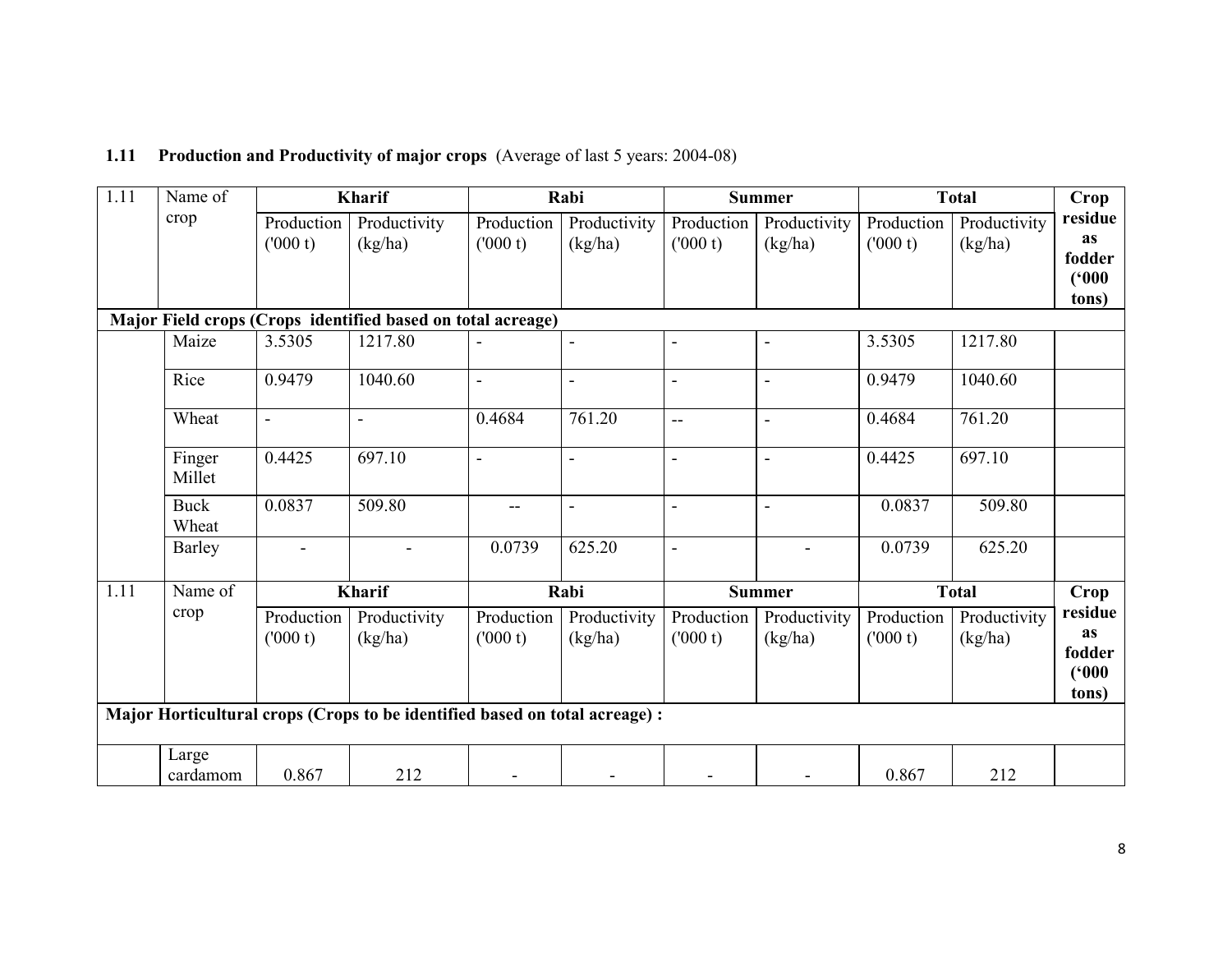|        | Vegetables |       |      |                |                          |                |                          |       |         |  |
|--------|------------|-------|------|----------------|--------------------------|----------------|--------------------------|-------|---------|--|
|        |            | 1.942 | 3996 | 1.232          | 4369                     |                | $\overline{\phantom{0}}$ | 3.174 | 4182.50 |  |
|        | Off-Season | 1.876 | 4553 |                | $\overline{\phantom{0}}$ |                |                          | 1.876 | 4553    |  |
|        | Vegetables |       |      |                |                          |                |                          |       |         |  |
|        | Potato     | 1.305 | 3907 | 0.419          | 4190                     | $\blacksquare$ | $\overline{\phantom{0}}$ | 1.724 | 4048.50 |  |
|        | Ginger     | .460  | 5309 | $\blacksquare$ | $\overline{\phantom{0}}$ | $\overline{a}$ | $\sim$                   | .460  | 5309    |  |
| Others | Turmeric   | 0.138 | 3286 |                | $\overline{\phantom{0}}$ |                |                          | 0.138 | 3286    |  |

Source : Annual Progress Report of State Horticulture and Agriculture Department (2007-08)

| 1.12 | Sowing window for 5<br>major field crops | <b>Maize</b> | Paddy        | Wheat      | <b>Finger Millet</b> | <b>Buck Wheat</b>            |
|------|------------------------------------------|--------------|--------------|------------|----------------------|------------------------------|
|      | Kharif-Rainfed                           | Feb-March    |              |            | May - July           | Feb – March<br>July - August |
|      | Kharif-Irrigated                         |              | April - July |            |                      |                              |
|      | Rabi-Rainfed                             |              |              | Sept - Nov |                      |                              |
|      | Rabi-Irrigated                           |              |              |            |                      |                              |

| 1.13 | What is the major contingency the district is prone to? (Tick mark) | <b>Regular</b> | Occasional | <b>None</b> |
|------|---------------------------------------------------------------------|----------------|------------|-------------|
|      | Drought                                                             |                |            |             |
|      | Flood                                                               |                |            |             |
|      | Cyclone                                                             |                |            |             |
|      | Hail storm                                                          |                |            |             |
|      | Heat wave                                                           |                |            |             |
|      | Cold wave                                                           |                |            |             |
|      | Frost                                                               |                |            |             |
|      | Sea water intrusion                                                 |                |            |             |
|      | Pests and disease outbreak (specify)                                |                |            |             |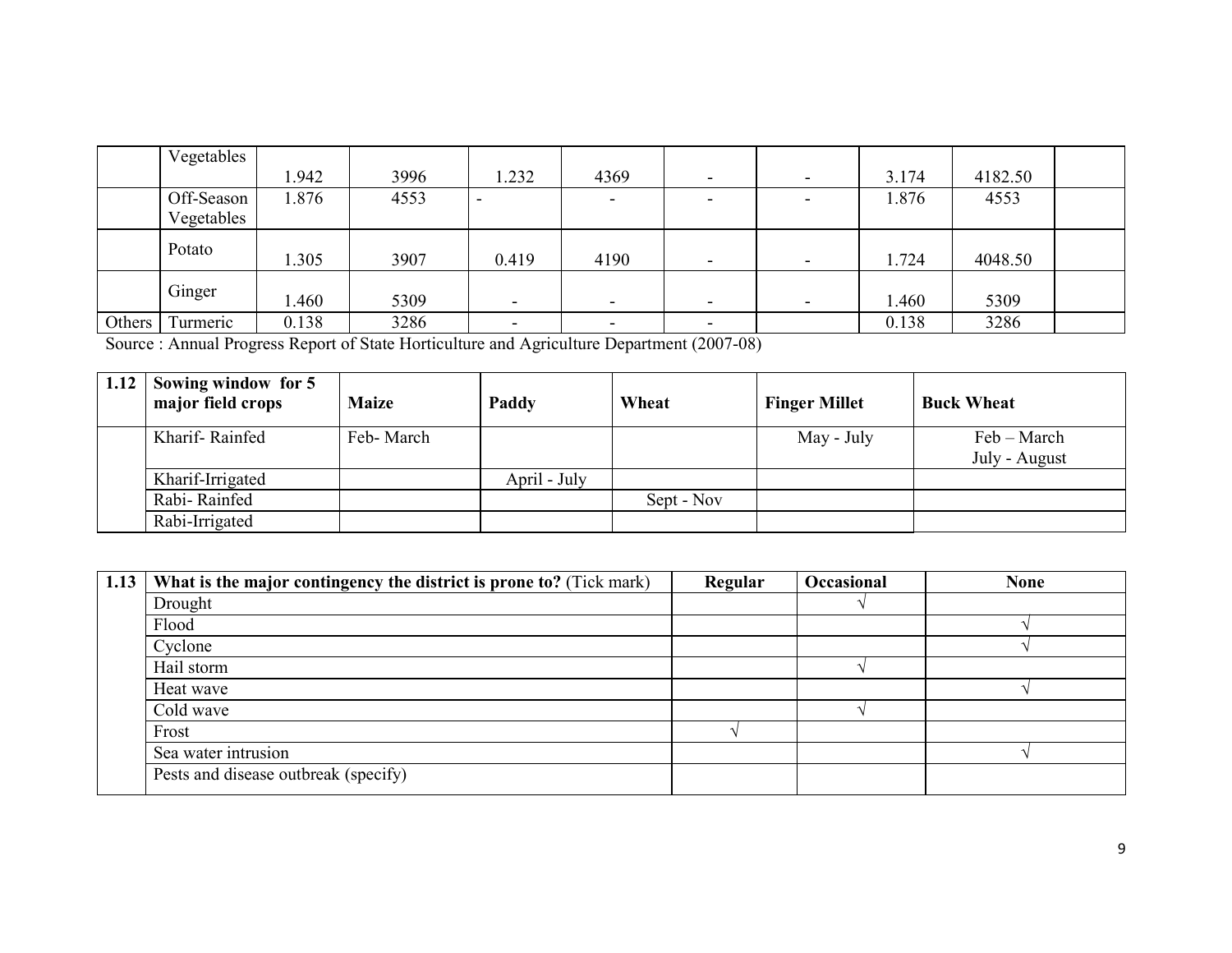|--|--|

#### 6 out of 10 years = Regular

| 1.14 | <b>Include Digital</b><br>maps of the district | Location map of district within State as Annexure I | Enclosed: Yes |
|------|------------------------------------------------|-----------------------------------------------------|---------------|
|      | for                                            | Mean annual rainfall as Annexure II                 | Enclosed: Yes |
|      |                                                | Soil map as Annexure III                            | Enclosed: Yes |

#### Annexure – 1: LOCATION MAP OF NORTH DISTRICT IN SIKKIM

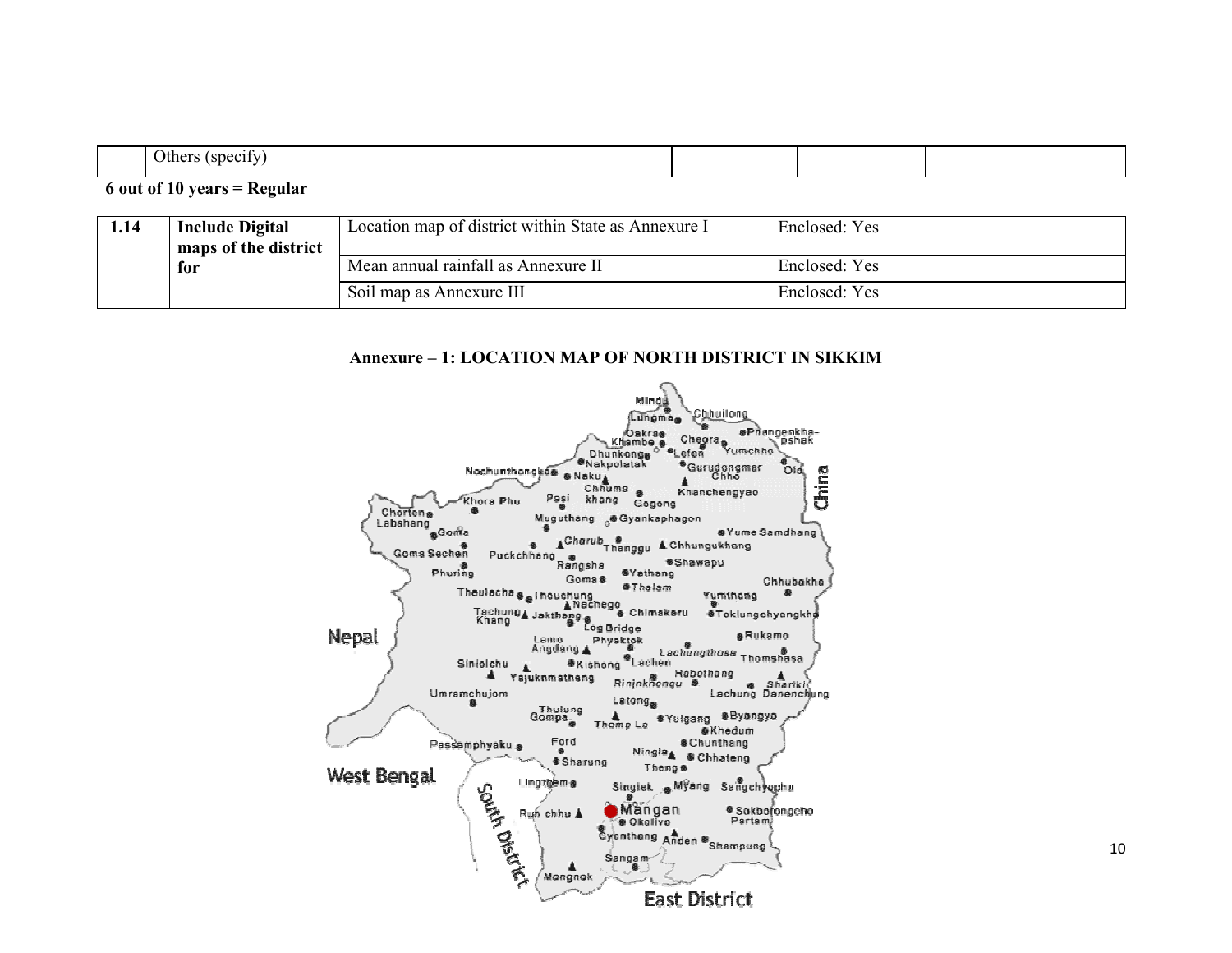#### Annexure – III : SOIL MAP OF SIKKIM

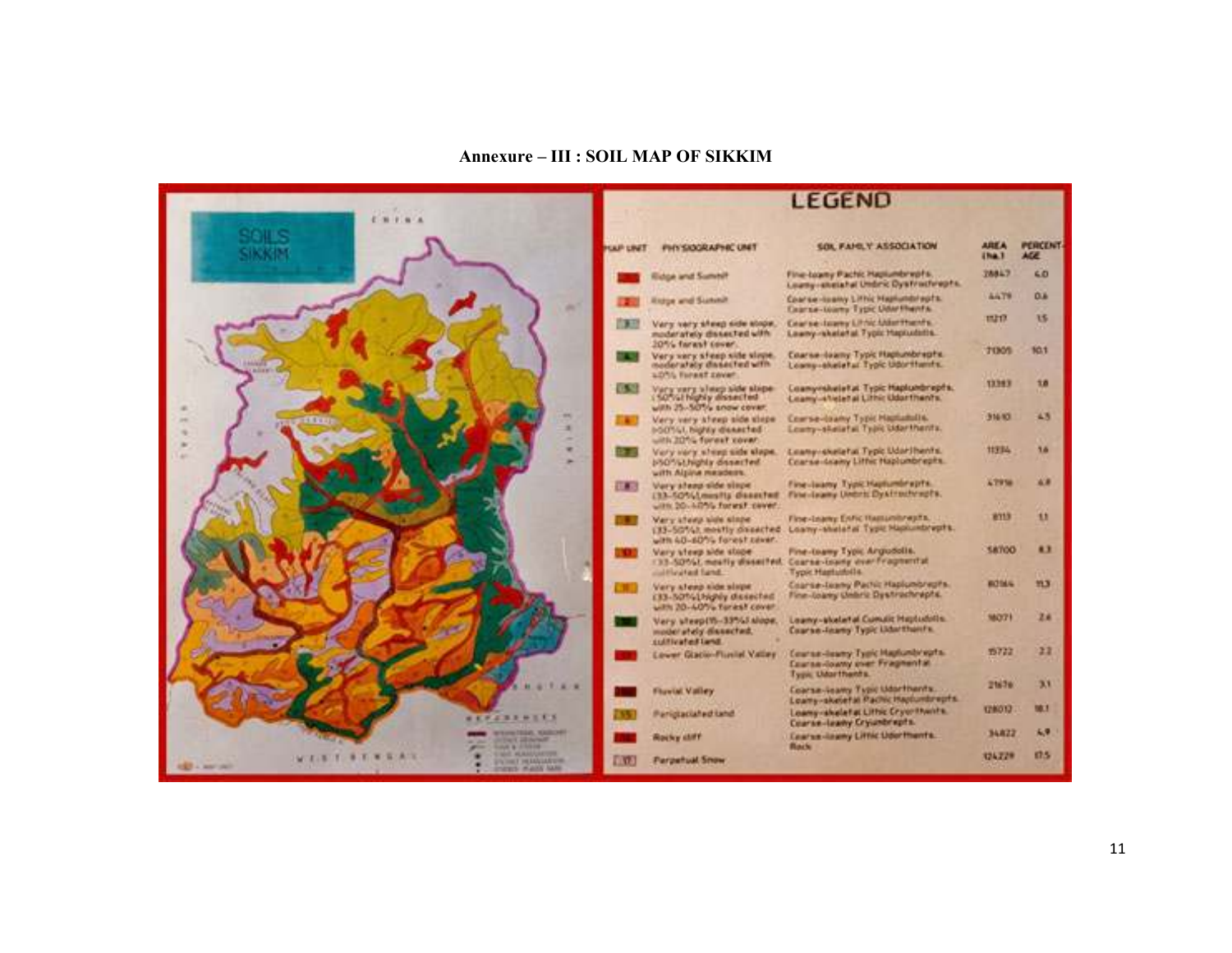## 2.0 Strategies for weather related contingencies

#### 2.1 Drought

### 2.1.1 Rainfed situation

| <b>Condition</b>    |               |                                                |                             | <b>Suggested Contingency measures</b> |                               |
|---------------------|---------------|------------------------------------------------|-----------------------------|---------------------------------------|-------------------------------|
| <b>Early season</b> | Major         | Normal Crop / Cropping system                  | Change in crop/             | Agronomic                             | <b>Remarks</b> on             |
| drought             | Farming       |                                                | cropping system             | measures                              | Implementation                |
| (delayed            | situation     |                                                | including variety           |                                       |                               |
| onset)              |               |                                                |                             |                                       |                               |
|                     | Moderately    | Maize + Wheat system:                          | Maize: C-1415, C-           | Application of                        | 1. Modification of            |
| Delay by 2          | deep dark     | $a$ . Maize + Rice Bean - Wheat                | 1837, Hishell, Narendra     | recommended                           | Seed drills, Iron             |
| weeks               | brown to dark | b. Maize + Soyabean - Mustard/Toria            | M-909.                      | dose of                               | plough as per the             |
|                     | reddish loamy | c. Maize-Cole Crops                            | <b>Toria: Yellow Sarson</b> | organic                               | requirement of                |
|                     | soil.         | <b>Maize</b> : Mostly Local along with C-1415, | <b>Rice bean:</b> local     | manures and                           | hill agriculture              |
| June $3rd$          |               |                                                | Cole crops :                | appropriate                           | and their uses to             |
| week                |               | $C-1837.$                                      | Serrano, Pragati, Rareball, | Bio-fertilizers.                      | be encouraged                 |
|                     |               | Soybean : Local                                | Kenzan-60, Everest.         |                                       | and distributed               |
|                     |               | <b>Paddy-Wheat</b>                             | Soybean: PK-1042            | Line sowing<br>of Maize,              | under RKVY.                   |
|                     |               | <b>Finger millet-Wheat</b>                     | Paddy: PD-10, ULD-          | Wheat $&$                             | 2. Supply of<br>quality seeds |
|                     |               | Paddy: Local (Attey, Lama)                     | 61, Sugandha 2, 3.          | Mustard in                            | through                       |
|                     |               | Wheat: Sonalika                                | Finger millet :             | recommended                           | FSADD/NSC.                    |
|                     |               | <b>Finger millet : Local</b>                   | Maize based cropping        | spacing.                              | 3. Supply of                  |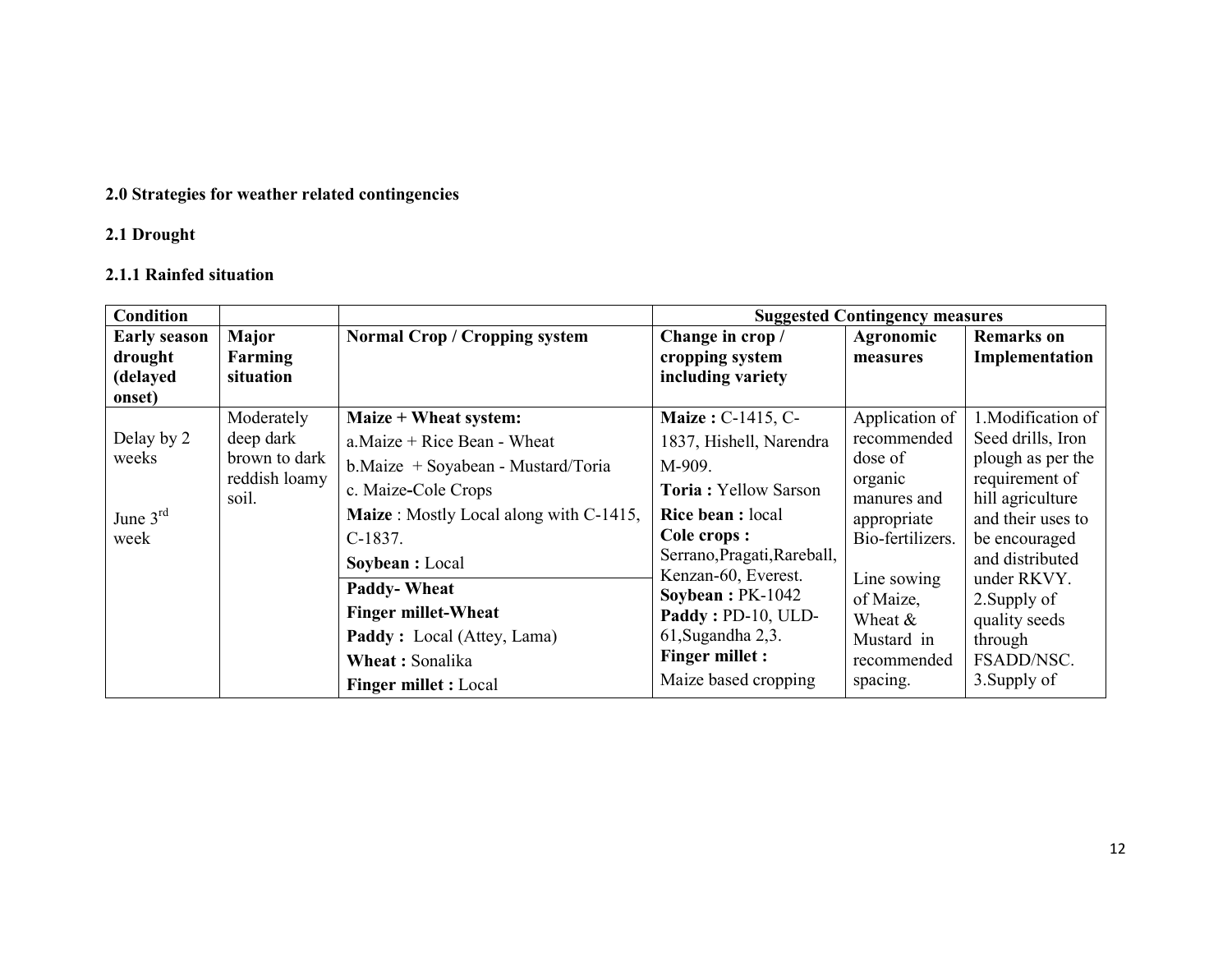| <b>Maize-Ginger</b><br><b>Ginger:</b> Bhaisey, Gorubathaney. | system is continued till<br>1 <sup>st</sup> week of August. | Thinning and<br>gap filling.<br>Conservation<br>furrow. | ICAR approved<br>organic<br>fertilizers & Bio-<br>fertilizers. |
|--------------------------------------------------------------|-------------------------------------------------------------|---------------------------------------------------------|----------------------------------------------------------------|
|                                                              |                                                             | Inter-cropping                                          |                                                                |

| <b>Condition:</b>                                |                                                                    |                                                                                                                                  |                                                                                                       |                                                                                  |                                                                                                                                                               |  |  |  |  |
|--------------------------------------------------|--------------------------------------------------------------------|----------------------------------------------------------------------------------------------------------------------------------|-------------------------------------------------------------------------------------------------------|----------------------------------------------------------------------------------|---------------------------------------------------------------------------------------------------------------------------------------------------------------|--|--|--|--|
| <b>Suggested Contingency measures</b>            |                                                                    |                                                                                                                                  |                                                                                                       |                                                                                  |                                                                                                                                                               |  |  |  |  |
| Early<br>season<br>drought<br>(delayed<br>onset) | Major<br>Farming<br>situation                                      | <b>Normal Crop/cropping system</b>                                                                                               | Change in<br>crop/cropping<br>system                                                                  | Agronomic<br>measures                                                            | <b>Remarks</b> on<br>Implementation                                                                                                                           |  |  |  |  |
| Delay by<br>4 weeks                              | Moderately<br>deep dark<br>brown to<br>dark reddish<br>loamy soil. | Maize - Wheat system:<br>$a$ . Maize + Rice Bean - Wheat<br>$b$ . Maize + Soyabean -<br>Mustard/Toria<br>c. Maize $+$ Cole Crops | Maize based<br>cropping system is<br>continued till $3rd$<br>week of August.<br><b>Maize: C-1415,</b> | In Maize:<br>1. Conservation<br>furrow.<br>2. Splitting nutrient<br>application. | Modification of Seed<br>drills, Iron plough as per<br>the requirement of hill<br>agriculture and their uses<br>to be encouraged and<br>distributed under RKVY |  |  |  |  |
| July 1st<br>week                                 |                                                                    | Maize: Mostly Local along with C-<br>1415, C-1837.<br>Soybean : Local                                                            | $C-1837$<br><b>Cole Crops:</b><br>Serrano, Pragati,                                                   | 3. Harvest of crop at<br>physiological                                           | 2. Assured supply of<br>quality seeds through                                                                                                                 |  |  |  |  |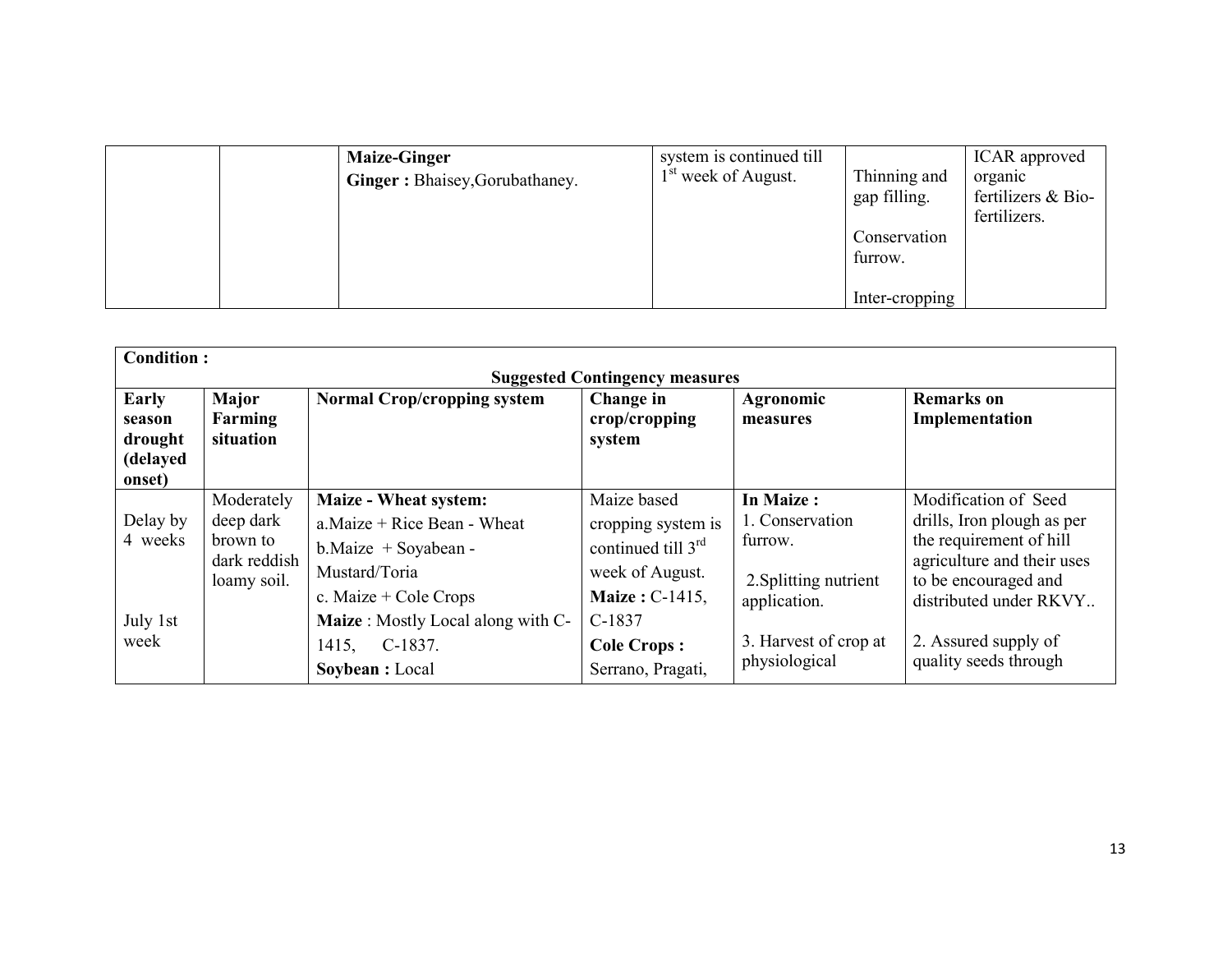| Paddy - Wheat<br><b>Finger millet-Wheat</b><br><b>Paddy</b> : Local (Attey, Lama)<br>Wheat: Sonalika<br><b>Finger millet : Local</b><br><b>Maize-Ginger</b><br>Ginger: Bhaisey, Gorubathaney. | Everest. | maturity.<br>In Paddy:<br>1. SRI to be<br>encouraged.<br>2. Medium to long<br>duration varieties<br>needs to be sown.<br>In Finger millet :<br>Nursery planting of<br>mid to long duration<br>varieties.<br>In Ginger:<br>Adequate mulching<br>with leaf litter or | FSADD/NSC.<br>3. Supply of ICAR<br>approved organic fertilizers<br>& Bio-fertilizers. |
|-----------------------------------------------------------------------------------------------------------------------------------------------------------------------------------------------|----------|--------------------------------------------------------------------------------------------------------------------------------------------------------------------------------------------------------------------------------------------------------------------|---------------------------------------------------------------------------------------|
|                                                                                                                                                                                               |          | locally available<br>materials.                                                                                                                                                                                                                                    |                                                                                       |

| <b>Condition:</b>                                |                               |                             |                                   |                              |                              |  |  |  |
|--------------------------------------------------|-------------------------------|-----------------------------|-----------------------------------|------------------------------|------------------------------|--|--|--|
| <b>Suggested Contingency measures</b>            |                               |                             |                                   |                              |                              |  |  |  |
| Early<br>season<br>drought<br>(delayed<br>onset) | Major<br>Farming<br>situation | Normal Crop/cropping system | Change in<br>crop/cropping system | <b>Agronomic</b><br>measures | Remarks on<br>Implementation |  |  |  |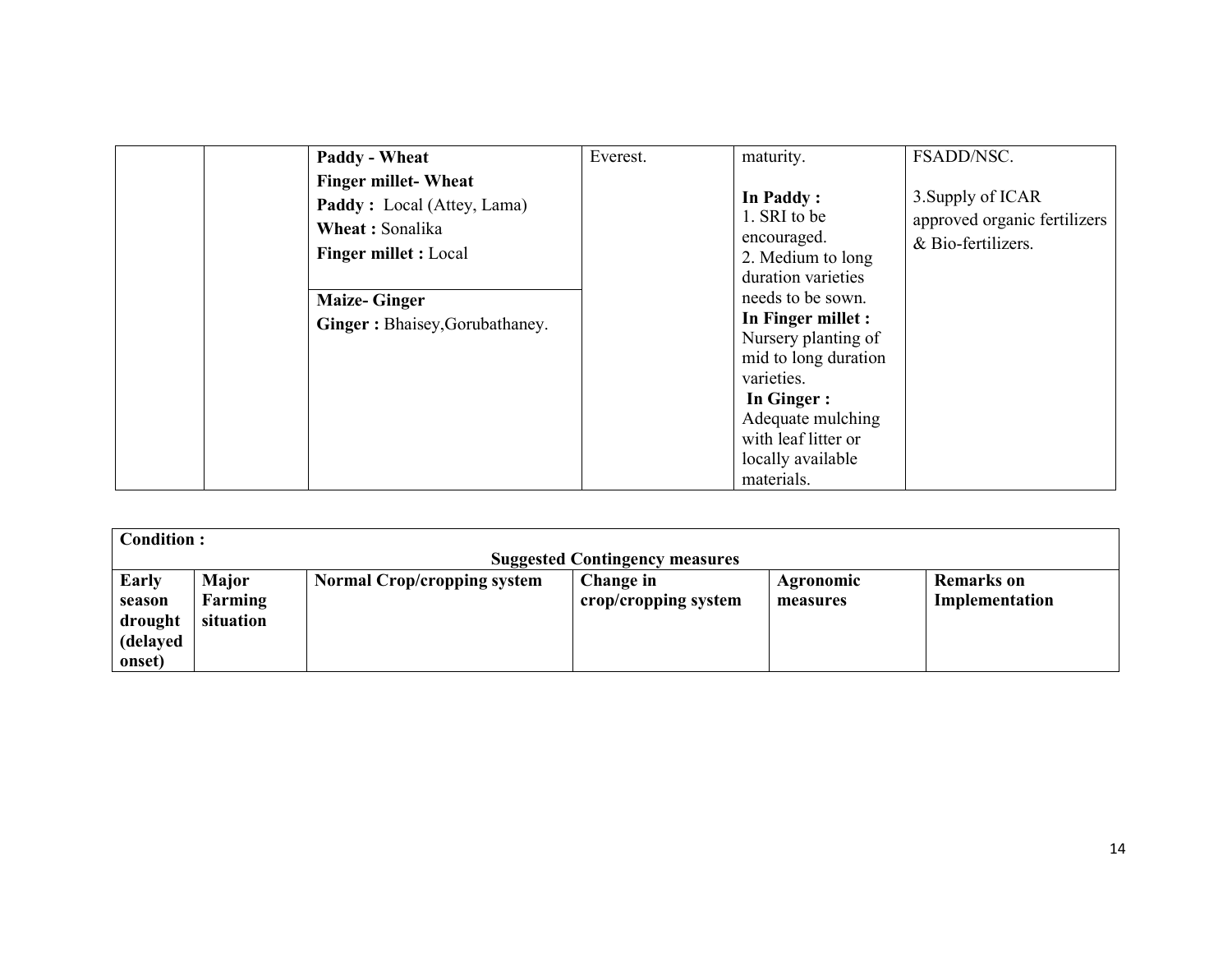| Delay by<br>6 weeks<br>July $3rd$<br>week | Moderately<br>deep dark<br>brown to<br>dark reddish<br>loamy soil. | Maize - Wheat system:<br>a. Maize $+$ Rice Bean - Wheat<br>$b$ . Maize + Soyabean -<br>Mustard/Toria<br>c. Maize $+$ Cole Crops<br>Maize: Mostly Local along with                                                                            | <b>Cole Crops:</b><br>Serrano, Pragati, Everest.<br><b>Mustard</b> : B-9<br>Wheat: Sonalika | In Paddy:<br>1. SRI to be<br>encouraged.<br>2. Mid to long<br>duration varieties<br>needs to be sown.                                                                                             | Modification of Seed<br>drills, Iron plough as per<br>the requirement of hill<br>agriculture and their<br>uses to be encouraged<br>and distributed under<br>RKVY. |
|-------------------------------------------|--------------------------------------------------------------------|----------------------------------------------------------------------------------------------------------------------------------------------------------------------------------------------------------------------------------------------|---------------------------------------------------------------------------------------------|---------------------------------------------------------------------------------------------------------------------------------------------------------------------------------------------------|-------------------------------------------------------------------------------------------------------------------------------------------------------------------|
|                                           |                                                                    | C-1415, C-1837.<br>Soybean : Local<br><b>Paddy-Wheat</b><br><b>Finger millet - Wheat</b><br><b>Paddy</b> : Local (Attey, Lama)<br>Wheat: Sonalika<br><b>Finger millet : Local</b><br><b>Maize - Ginger</b><br>Ginger: Bhaisey, Gorubathaney. | Sowing at wider spacing<br>than the recommended<br>one.                                     | In Finger millet :<br>Nursery planting of<br>mid to long<br>duration varieties.<br>Thinning.<br>In Ginger:<br>Adequate mulching<br>with leaf litter or<br>locally available<br>organic materials. | 2. Assured supply of<br>quality seeds through<br>FSADD/NSC.<br>3. Supply of ICAR<br>approved organic<br>fertilizers & Bio-<br>fertilizers.                        |

| <b>Condition:</b>                     |                      |                      |               |                           |                |  |  |
|---------------------------------------|----------------------|----------------------|---------------|---------------------------|----------------|--|--|
| <b>Suggested Contingency measures</b> |                      |                      |               |                           |                |  |  |
| <b>Early season</b>                   | <b>Major Farming</b> | Normal Crop/cropping | Change in     | <b>Agronomic measures</b> | Remarks on     |  |  |
| drought(delayed                       | situation            | svstem               | crop/cropping |                           | Implementation |  |  |
| onset)                                |                      |                      | svstem        |                           |                |  |  |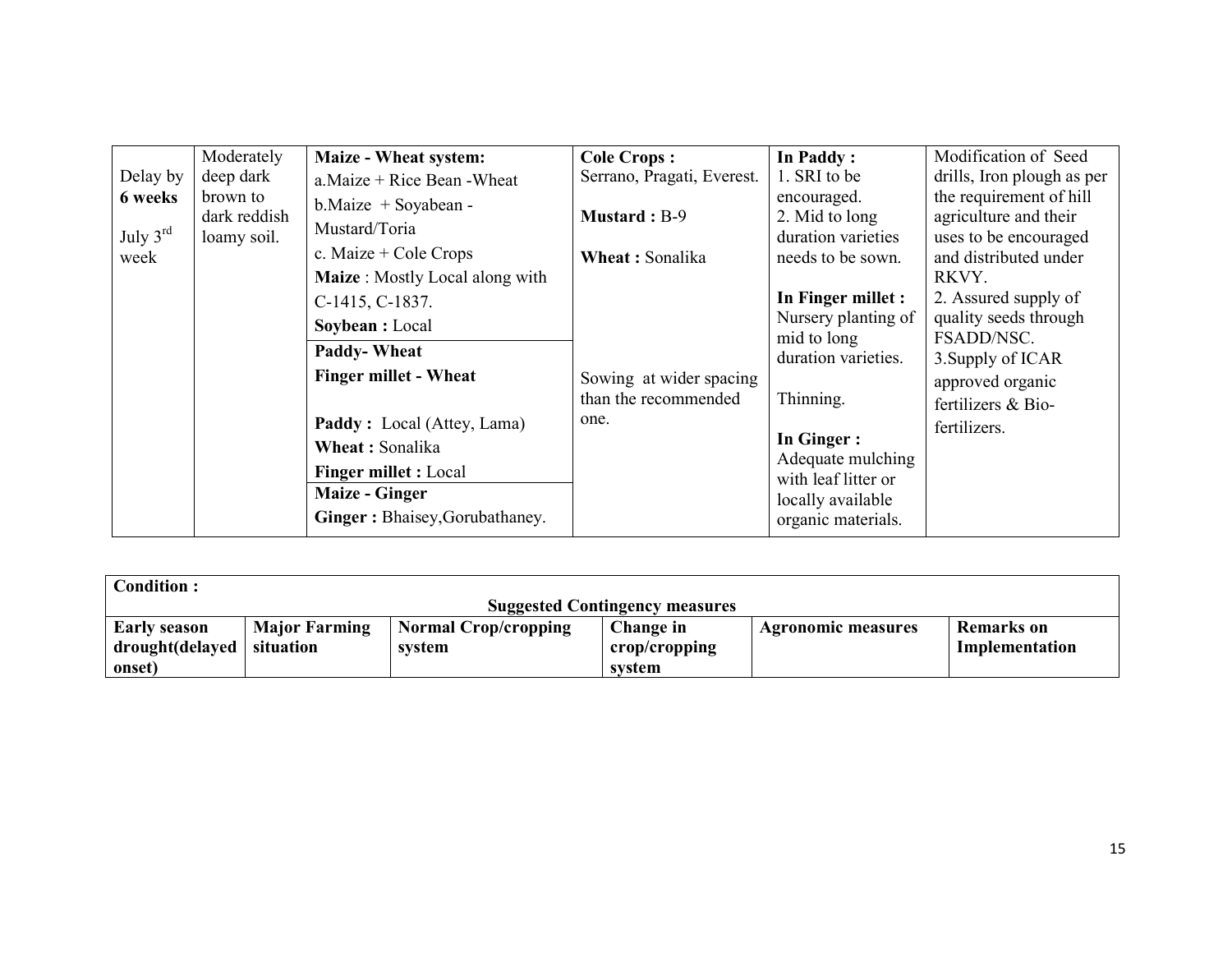| Delay by 8<br>weeks<br>August $1st$ week | Moderately deep<br>dark brown to<br>dark reddish<br>Wheat<br>loamy soil.<br>along with<br>1837.<br>Lama)<br>Ginger: | Maize + Wheat system:<br>$a$ . Maize + Rice Bean -<br>$b$ . Maize + Soyabean -<br>Mustard/Toria<br>c. Maize $+$ Cole Crops<br>Maize: Mostly Local<br>$C-1415, C-$<br>Soybean : Local       | <b>Cole Crops:</b><br>Serrano, Pragati,<br>Everest.<br><b>Mustard</b> : B-9<br>Wheat: Sonalika<br><b>Buckwheat:</b><br>Local to be<br>included in the<br>cropping system. | In Paddy:<br>1. SRI to be encouraged.<br>2. Mid to long duration<br>varieties needs to be<br>sown.<br>In Finger millet :<br>Nursery planting of mid<br>to long duration varieties.<br>Thinning. | Modification of Seed<br>drills, Iron plough as<br>per the requirement<br>of hill agriculture and<br>their uses to be<br>encouraged and<br>distributed under<br>RKVY.<br>2. Assured supply of<br>quality seeds through<br>FSADD/NSC.<br>3. Supply of ICAR |
|------------------------------------------|---------------------------------------------------------------------------------------------------------------------|--------------------------------------------------------------------------------------------------------------------------------------------------------------------------------------------|---------------------------------------------------------------------------------------------------------------------------------------------------------------------------|-------------------------------------------------------------------------------------------------------------------------------------------------------------------------------------------------|----------------------------------------------------------------------------------------------------------------------------------------------------------------------------------------------------------------------------------------------------------|
|                                          |                                                                                                                     | <b>Paddy - Wheat</b><br><b>Finger millet - Wheat</b><br><b>Paddy</b> : Local (Attey,<br>Wheat: Sonalika<br><b>Finger millet : Local</b><br><b>Maize - Ginger</b><br>Bhaisey, Gorubathaney. | Sowing at wider<br>spacing than the<br>recommended one.                                                                                                                   |                                                                                                                                                                                                 | approved organic<br>fertilizers & Bio-<br>fertilizers.                                                                                                                                                                                                   |

| <b>Condition</b> |                        |                             |                 | <b>Suggested Contingency measures</b> |                             |
|------------------|------------------------|-----------------------------|-----------------|---------------------------------------|-----------------------------|
| Early            | Major                  | <b>Normal Crop/cropping</b> | Crop management | Soil nutrient &                       | <b>Remarks</b> on           |
| season           | Farming                | system <sup>o</sup>         |                 | moisture conservation                 | Implementation <sup>e</sup> |
| drought          | situation <sup>a</sup> |                             |                 | measures'                             |                             |
| (Normal          |                        |                             |                 |                                       |                             |
| onset)           |                        |                             |                 |                                       |                             |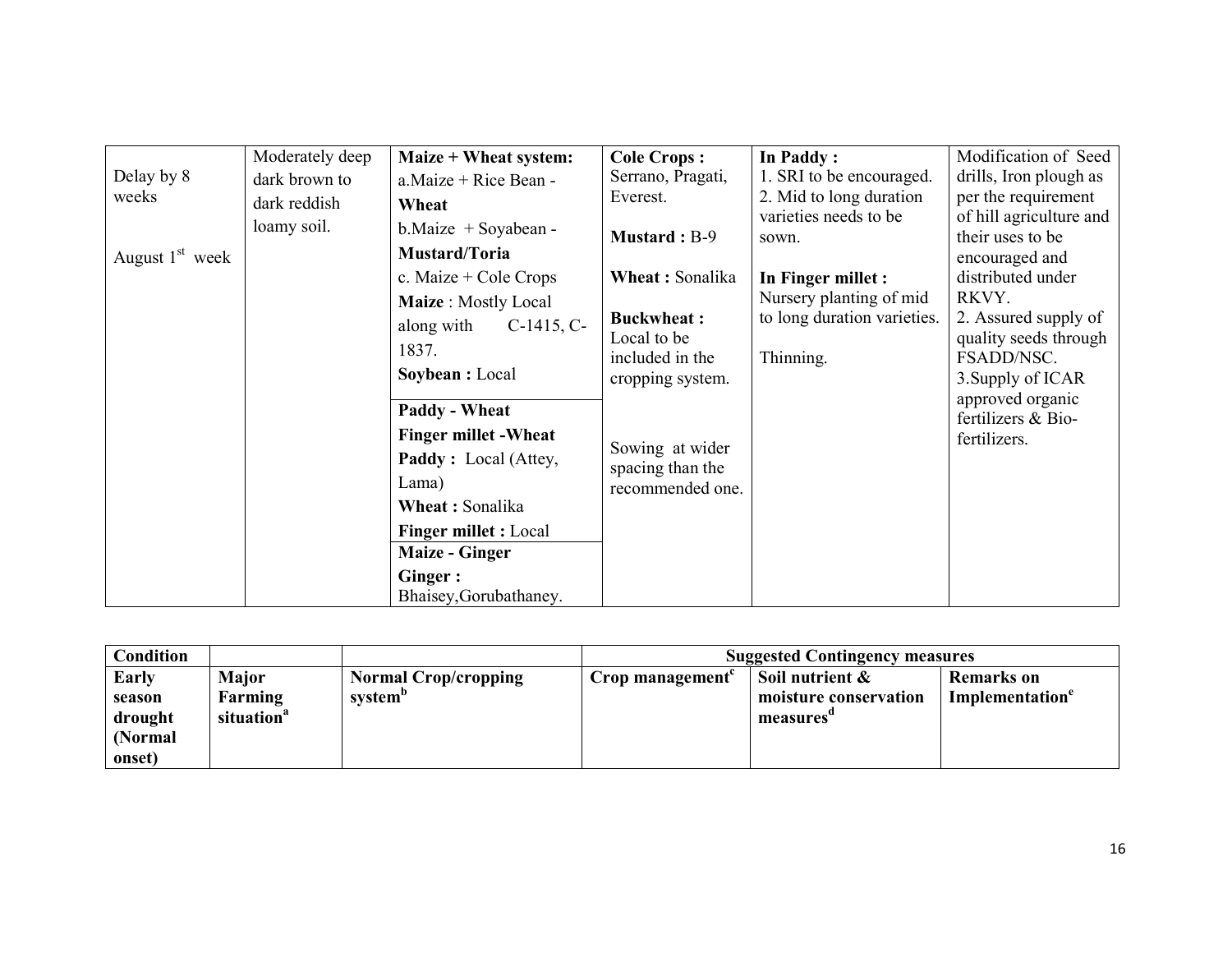| <b>Normal</b><br>onset<br>followed by<br>$15-20$ days<br>dry spell<br>after<br>sowing<br>leading to<br>poor<br>germinatio<br>$n$ /crop<br>stand etc. | <b>Moderately</b><br>deep dark<br>brown to dark<br>reddish loamy<br>soil | Maize + Wheat system:<br>a. Maize - Rice Bean - Wheat<br>$b$ . Maize + Soyabean -<br>Mustard/Toria<br>c. Maize $+$ Cole Crops<br><b>Maize</b> : Mostly Local along<br>with<br>C-1415, C-1837.<br>Soybean : Local<br>Paddy - Wheat<br><b>Finger millet - Wheat</b><br><b>Paddy:</b> Local (Attey, Lama)<br><b>Finger millet : Local</b><br><b>Maize - Ginger</b><br>Ginger :<br>Bhaisey, Gorubathaney. | 1. Thinning and gap<br>filling the existing<br>crop.<br>2. Re sowing.<br><b>Maize: C-1415, C-</b><br>1837<br>Soyabean: PK-1042<br>Cole crops: Kenzan<br>$-60$ , Rare Ball.<br><b>Paddy</b> : $PD-10$ ,<br>$ULD-61$<br>Toria: Yellow<br>Sarson | Intercultivation<br><b>Conservation Furrow</b><br>Thinning<br>In Ginger:<br>Adequate mulching with<br>leaf litter or locally<br>available organic<br>materials | Modification of Seed<br>drills, Iron plough as<br>per the requirement of<br>hill agriculture and<br>their uses to be<br>encouraged and<br>distributed under<br>RKVY.<br>2. Assured supply of<br>quality seeds through<br>FSADD/NSC.<br>3. Supply of ICAR<br>approved organic<br>fertilizers & Bio-<br>fertilizers. |
|------------------------------------------------------------------------------------------------------------------------------------------------------|--------------------------------------------------------------------------|-------------------------------------------------------------------------------------------------------------------------------------------------------------------------------------------------------------------------------------------------------------------------------------------------------------------------------------------------------------------------------------------------------|-----------------------------------------------------------------------------------------------------------------------------------------------------------------------------------------------------------------------------------------------|----------------------------------------------------------------------------------------------------------------------------------------------------------------|--------------------------------------------------------------------------------------------------------------------------------------------------------------------------------------------------------------------------------------------------------------------------------------------------------------------|
|------------------------------------------------------------------------------------------------------------------------------------------------------|--------------------------------------------------------------------------|-------------------------------------------------------------------------------------------------------------------------------------------------------------------------------------------------------------------------------------------------------------------------------------------------------------------------------------------------------------------------------------------------------|-----------------------------------------------------------------------------------------------------------------------------------------------------------------------------------------------------------------------------------------------|----------------------------------------------------------------------------------------------------------------------------------------------------------------|--------------------------------------------------------------------------------------------------------------------------------------------------------------------------------------------------------------------------------------------------------------------------------------------------------------------|

| <b>Condition</b> |                        |                             | <b>Suggested Contingency measures</b> |                       |                             |  |
|------------------|------------------------|-----------------------------|---------------------------------------|-----------------------|-----------------------------|--|
| Mid season       | <b>Major Farming</b>   | <b>Normal Crop/cropping</b> | Crop management <sup>c</sup>          | Soil nutrient &       | <b>Remarks</b> on           |  |
| drought          | situation <sup>a</sup> | system <sup>b</sup>         |                                       | moisture conservation | Implementation <sup>e</sup> |  |
| (long dry        |                        |                             |                                       | measues"              |                             |  |
| spell,           |                        |                             |                                       |                       |                             |  |
| consecutive      |                        |                             |                                       |                       |                             |  |
| 2 weeks          |                        |                             |                                       |                       |                             |  |
| rainless         |                        |                             |                                       |                       |                             |  |
| $(>2.5$ mm)      |                        |                             |                                       |                       |                             |  |
| period)          |                        |                             |                                       |                       |                             |  |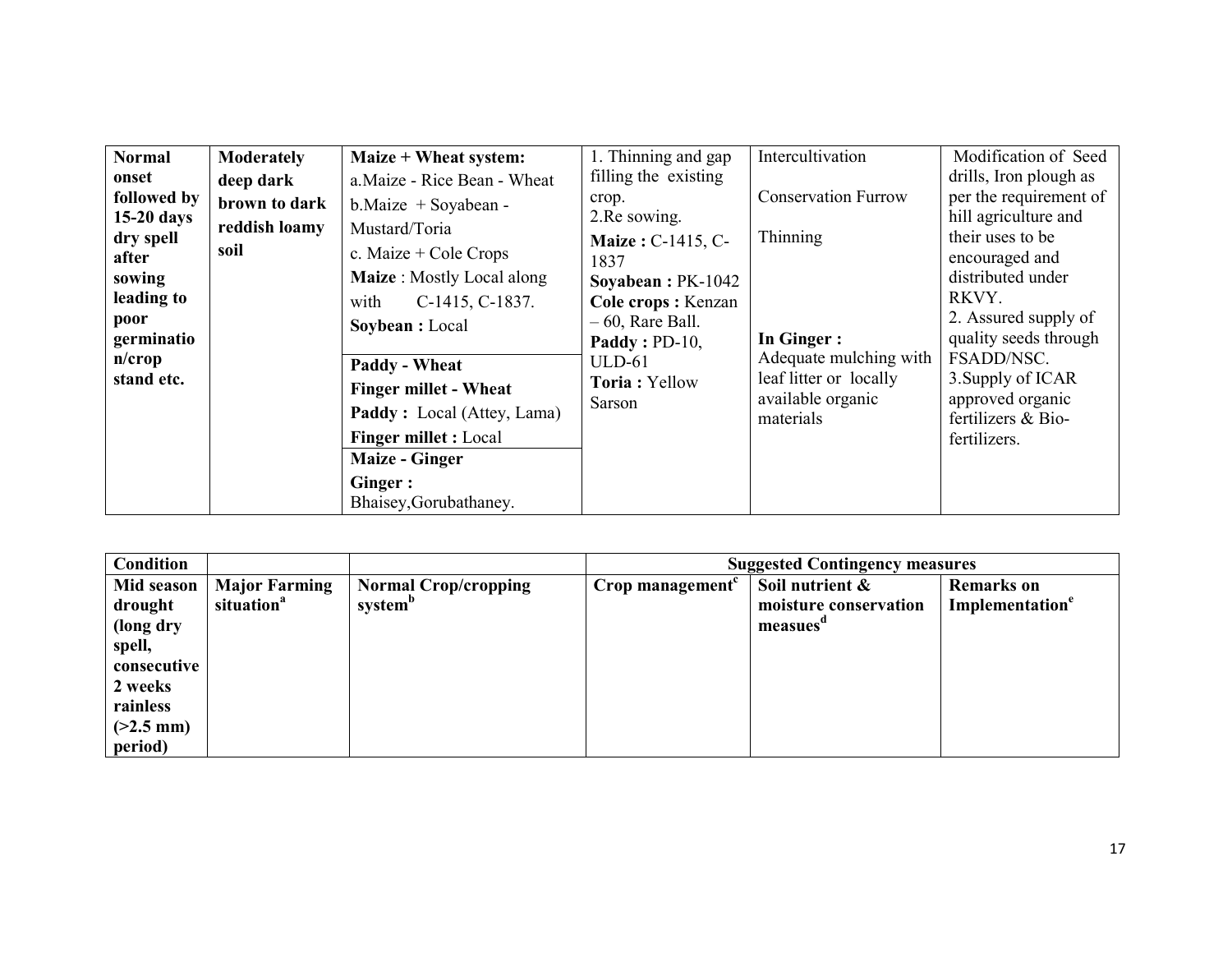| At<br>vegetative<br>stage | <b>Moderately</b><br>deep dark<br>brown to dark<br>reddish loamy<br>soil. | <b>Maize - Wheat system:</b><br>$a.Maize + Rice Bean - Wheat$<br>$b$ . Maize + Soyabean -<br>Mustard/Toria<br>c. Maize $+$ Cole Crops<br>Maize: Mostly Local along<br>C-1415, C-1837.<br>with<br>Soybean : Local | Thinning to maintain<br>optimum plant<br>population.<br>Life saving<br>irrigation by using<br>water of Dug-out<br>ponds and rain water<br>harvesting structure.<br>Weeding and weed<br>mulching. | Intercultivation.<br>Conservation furrow.<br>Mulching. | Construction of Dug-<br>out ponds and rain<br>water harvesting<br>structure under<br>RKVY.<br>Popularization of<br>drought tolerant<br>varieties. |
|---------------------------|---------------------------------------------------------------------------|------------------------------------------------------------------------------------------------------------------------------------------------------------------------------------------------------------------|--------------------------------------------------------------------------------------------------------------------------------------------------------------------------------------------------|--------------------------------------------------------|---------------------------------------------------------------------------------------------------------------------------------------------------|
|                           |                                                                           | Paddy - Wheat<br><b>Finger millet - Wheat</b><br><b>Paddy</b> : Local (Attey, Lama)<br>Wheat: Sonalika<br><b>Finger millet : Local</b><br><b>Maize - Ginger:</b><br>Bhaisey, Gorubathaney.                       |                                                                                                                                                                                                  |                                                        |                                                                                                                                                   |

| <b>Condition</b>                             |                                                |                                                    |                 | <b>Suggested Contingency measures</b>                    |                                                  |
|----------------------------------------------|------------------------------------------------|----------------------------------------------------|-----------------|----------------------------------------------------------|--------------------------------------------------|
| Mid season<br>drought<br>(long dry<br>spell) | <b>Major Farming</b><br>situation <sup>a</sup> | <b>Normal Crop/cropping</b><br>system <sup>o</sup> | Crop management | Soil nutrient &<br>moisture<br>conservation<br>measrues' | <b>Remarks</b> on<br>Implementation <sup>e</sup> |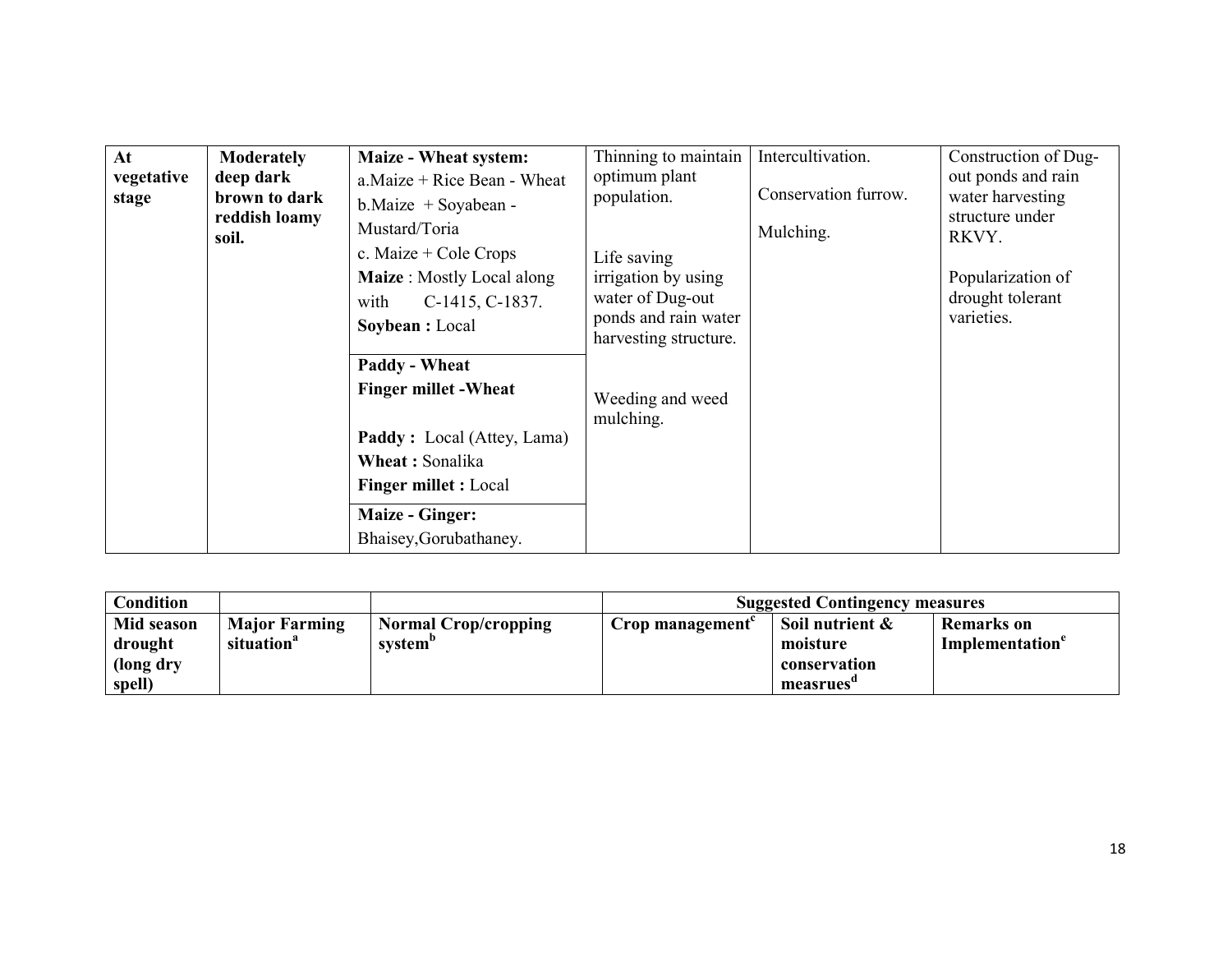| At<br>flowering/<br>fruiting<br>stage | <b>Moderately deep</b><br>dark brown to<br>dark reddish<br>loamy soil. | <b>Maize - Wheat system:</b><br>$a$ . Maize + Rice Bean - Wheat<br>$b$ . Maize + Soyabean -<br>Mustard/Toria<br>c. Maize + Cole Crops<br><b>Maize</b> : Mostly Local along<br>C-1415, C-1837.<br>with<br>Soybean : Local | Thinning to maintain<br>optimum plant<br>population.<br>Life saving irrigation<br>by using water of<br>Dug-out ponds and<br>rain water harvesting<br>structure. | Intercultivation.<br>Conservation<br>furrow.<br>Mulching.<br>Band placement of<br>Organic fertilizers. | Construction of Dug-<br>out ponds and rain<br>water harvesting<br>structure under RKVY.<br>Popularization of<br>drought tolerant<br>varieties |
|---------------------------------------|------------------------------------------------------------------------|--------------------------------------------------------------------------------------------------------------------------------------------------------------------------------------------------------------------------|-----------------------------------------------------------------------------------------------------------------------------------------------------------------|--------------------------------------------------------------------------------------------------------|-----------------------------------------------------------------------------------------------------------------------------------------------|
|                                       |                                                                        | <b>Paddy - Wheat</b><br><b>Finger millet - Wheat</b><br><b>Paddy</b> : Local (Attey, Lama)<br>Wheat: Sonalika<br><b>Finger millet : Local</b><br>Maize – Ginger<br>Bhaisey, Gorubathaney                                 | Weeding and weed<br>mulching.                                                                                                                                   |                                                                                                        |                                                                                                                                               |

| <b>Condition</b> |                                         |                                                                                                                      | <b>Suggested Contingency measures</b>                                |                                                     |                                                      |  |
|------------------|-----------------------------------------|----------------------------------------------------------------------------------------------------------------------|----------------------------------------------------------------------|-----------------------------------------------------|------------------------------------------------------|--|
| <b>Terminal</b>  | <b>Major Farming</b>                    | <b>Normal Crop/cropping system</b>                                                                                   | Crop management                                                      | <b>Rabi Crop</b>                                    | <b>Remarks</b> on                                    |  |
| drought          | situation                               |                                                                                                                      |                                                                      | planning                                            | Implementation                                       |  |
| (Early           | Moderately                              | <b>Maize - Wheat system:</b>                                                                                         | Life saving                                                          | Mustard var. B-9                                    | Construction of                                      |  |
| withdrawal of    | deep dark                               | $a$ . Maize + Rice Bean - Wheat                                                                                      | irrigation by using                                                  | (drought tolerant).                                 | Dug-out ponds and                                    |  |
| monsoon)         | brown to dark<br>reddish loamy<br>soil. | b. Maize + Soyabean - Mustard/Toria<br>c. Maize $+$ Cole Crops<br>Maize: Mostly Local along with C-<br>1415, C-1837. | water of Dug-out<br>ponds and rain<br>water harvesting<br>structure. | Long duration<br>Wheat variety.<br>Incorporation of | rain water<br>harvesting<br>structure under<br>RKVY. |  |
|                  |                                         | Soybean : Local                                                                                                      |                                                                      | French Bean and                                     | Popularization of                                    |  |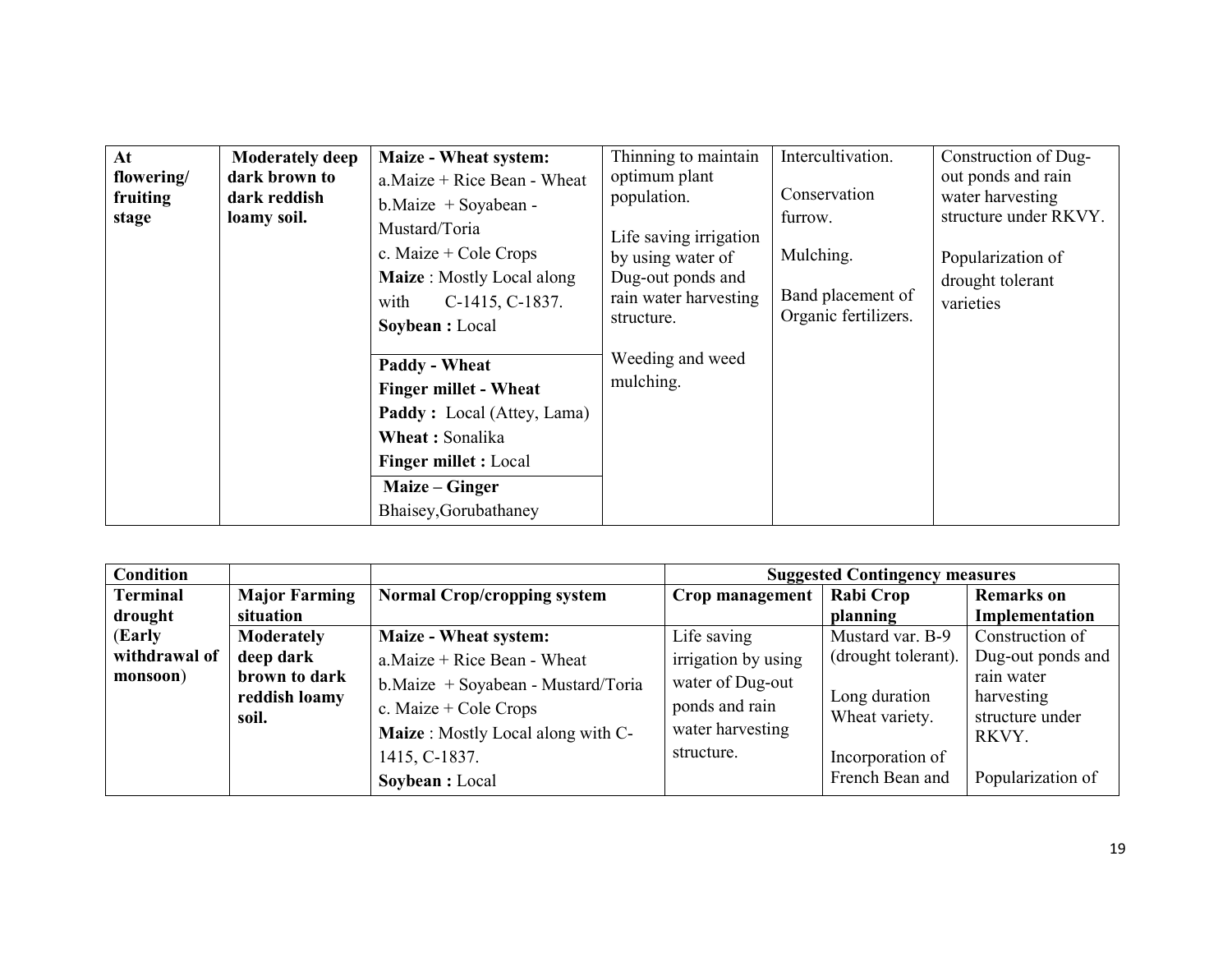| <b>Paddy - Wheat</b><br><b>Finger millet - Wheat</b><br>Paddy: Local (Attey, Lama)<br>Wheat: Sonalika<br><b>Finger millet : Local</b><br><b>Maize - GingerGinger:</b><br>Bhaisey, Gorubathaney | Rajma which can<br>drought tolerant<br>be harvested at<br>varieties.<br>physiological<br>maturity if<br>Beans and<br>needed.<br>indeterminate<br>Rajma varieties<br>needs to be |
|------------------------------------------------------------------------------------------------------------------------------------------------------------------------------------------------|---------------------------------------------------------------------------------------------------------------------------------------------------------------------------------|
|------------------------------------------------------------------------------------------------------------------------------------------------------------------------------------------------|---------------------------------------------------------------------------------------------------------------------------------------------------------------------------------|

# 2.1.2 Drought - Irrigated situation -

| <b>Condition</b>                                                                           | <b>Suggested Contingency measures</b> |                                       |                                   |                              |                                     |
|--------------------------------------------------------------------------------------------|---------------------------------------|---------------------------------------|-----------------------------------|------------------------------|-------------------------------------|
|                                                                                            | <b>Major Farming</b><br>situation     | <b>Normal Crop/cropping</b><br>system | Change in<br>crop/cropping system | <b>Agronomic</b><br>measures | <b>Remarks</b> on<br>Implementation |
| Lack of<br>inflows into<br>tanks due to<br>insufficient<br>/delayed<br>onset of<br>monsoon |                                       |                                       | Not Applicable                    |                              |                                     |

#### 2.2 Unusual rains (untimely, unseasonal etc) (for both Rainfed and Irrigated situations)

| Condition                | Suggested contingency measure |                        |                     |              |  |
|--------------------------|-------------------------------|------------------------|---------------------|--------------|--|
| Continuous high rainfall | <b>Vegetative stage</b>       | <b>Flowering stage</b> | Crop maturity stage | Post harvest |  |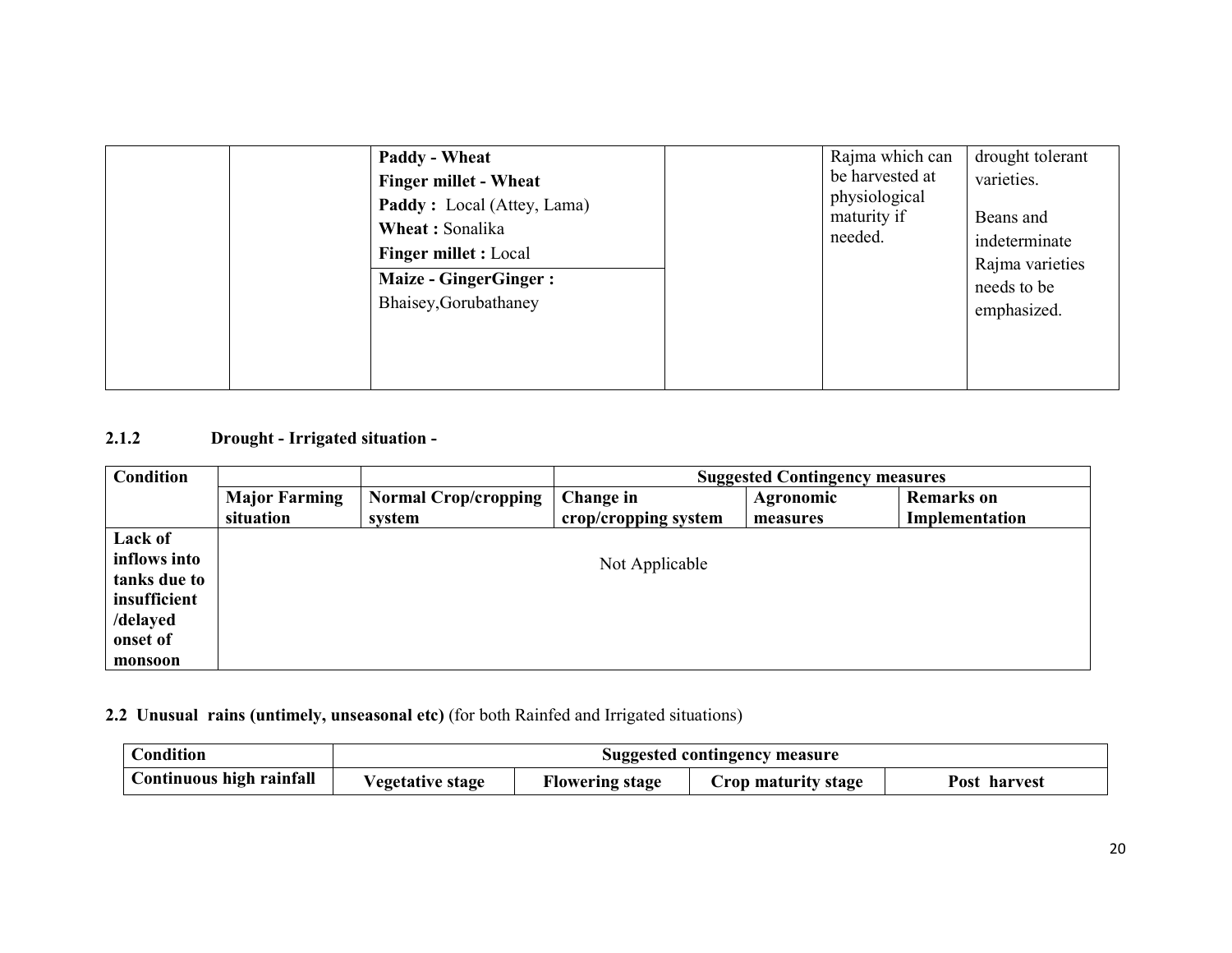| in a short span leading to<br>water logging |                                            |                                                 |                                                                                     |                                                                                                                  |
|---------------------------------------------|--------------------------------------------|-------------------------------------------------|-------------------------------------------------------------------------------------|------------------------------------------------------------------------------------------------------------------|
| Maize + Soybean                             | Provide drainage                           | Provide drainage.<br>Timely earthing $-\upmu$ . | Drain out the excess<br>water.<br>Harvesting at<br>physiological<br>maturity stage. | Shift to safer place and dry<br>in shade and turn frequently.                                                    |
| Paddy                                       | Provide drainage by<br>opening the bunds.  | Provide drainage                                | Drain out the excess<br>water.                                                      | Shift to safe place; dry in<br>shade and turn frequently.<br>Safe storage against storage<br>pests.              |
| <b>Finger millet</b>                        | Provide drainage                           | Provide drainage                                | Drain out the excess<br>water.                                                      | Dry in shade and turn<br>frequently.<br>Safe storage against storage<br>pest and disease.                        |
| Wheat                                       | Provide drainage                           | Provide drainage                                | Drain out the excess<br>water.                                                      | Shift to safe place; dry in<br>shade and turn frequently.<br>Safe storage against storage<br>pests and diseases  |
| <b>Mustard</b>                              | Provide drainage                           | Provide drainage                                | Drain out the excess<br>water.                                                      | Shift to safe place; dry in<br>shade and turn frequently.<br>Safe storage against storage<br>pests and diseases  |
| <b>Horticulture</b>                         |                                            |                                                 |                                                                                     |                                                                                                                  |
| Ginger                                      | Timely Earthing up to<br>provide drainage. | Provide drainage                                | Drain out the excess<br>water.                                                      | Shift to safe place; dry in<br>shade and turn frequently.<br>Safe storage against storage<br>pests and diseases. |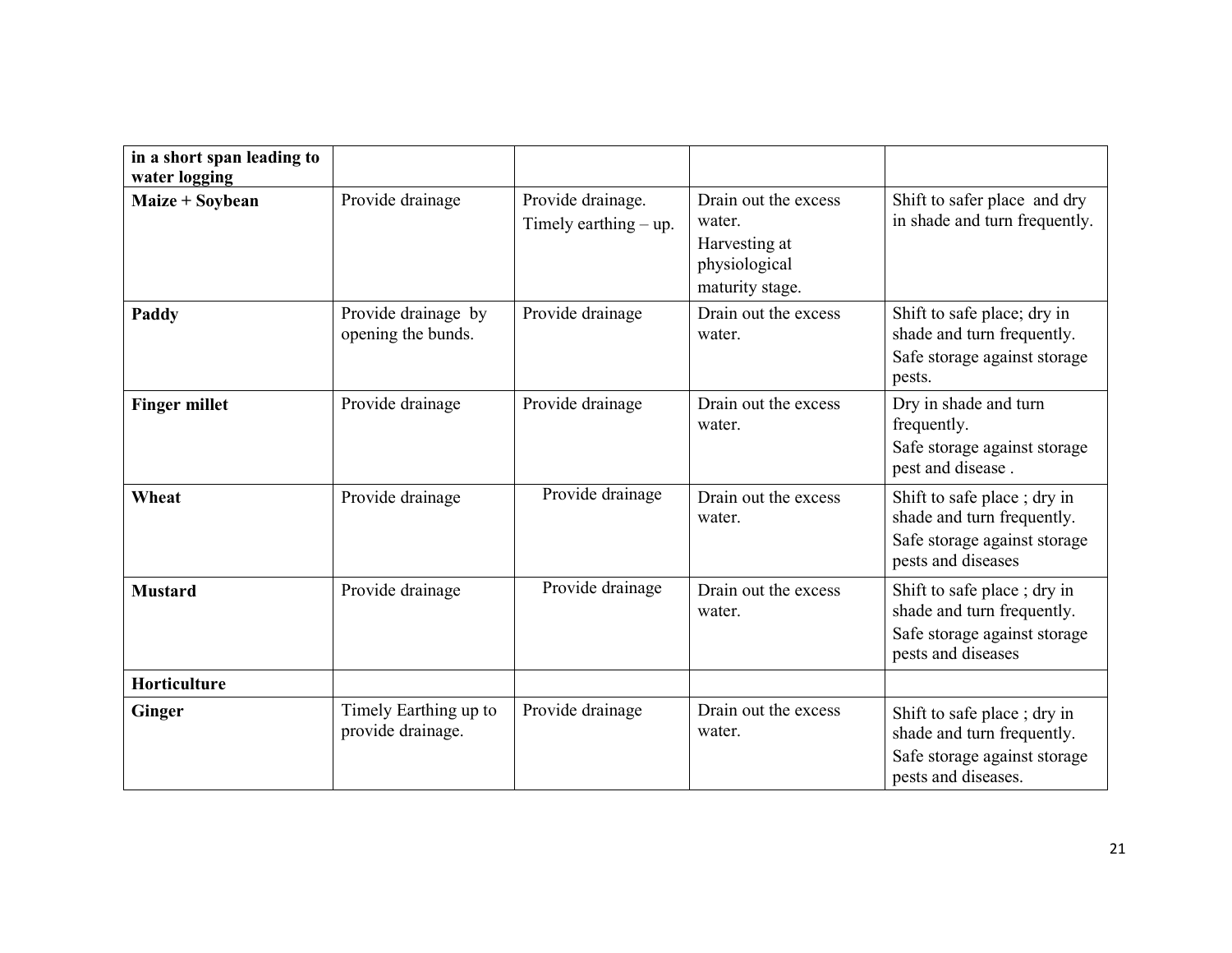| Heavy rainfall with high<br>speed winds in a short<br>$span^2$ |                             |                             |                                                     |
|----------------------------------------------------------------|-----------------------------|-----------------------------|-----------------------------------------------------|
| Outbreak of pests and<br>diseases due to<br>unseasonal rains   |                             |                             |                                                     |
| Maize + Rice bean -<br>Wheat                                   | Need based IPM<br>measures. | Need based IPM<br>measures. | Safe storage against storage<br>pests and diseases. |
| Maize $+$ Soybean -<br><b>Mustard</b>                          |                             |                             |                                                     |
| <b>Paddy - Wheat</b>                                           |                             |                             |                                                     |
| <b>Finger millet</b>                                           |                             |                             |                                                     |

## 2.3 Floods:

| <b>Condition</b>                                                                                | <b>Suggested contingency measure</b> |                  |                           |            |
|-------------------------------------------------------------------------------------------------|--------------------------------------|------------------|---------------------------|------------|
| Transient water logging/<br>partial inundation <sup>1</sup>                                     | Seedling / nursery stage             | Vegetative stage | <b>Reproductive stage</b> | At harvest |
| Continuous submergence<br>for more than 2 days <sup>2</sup><br>Sea water intrusion <sup>3</sup> |                                      | Not Applicable   |                           |            |

### 2.4 Extreme events: Heat wave / Cold wave/Frost/ Hailstorm / Cyclone :

| <b>Extreme event type</b>     | Suggested contingency measure |                     |                           |            |
|-------------------------------|-------------------------------|---------------------|---------------------------|------------|
|                               | Seedling / nursery stage      | Vegetative<br>stage | <b>Reproductive stage</b> | At harvest |
| <b>Heat Wave</b> <sup>p</sup> |                               |                     |                           |            |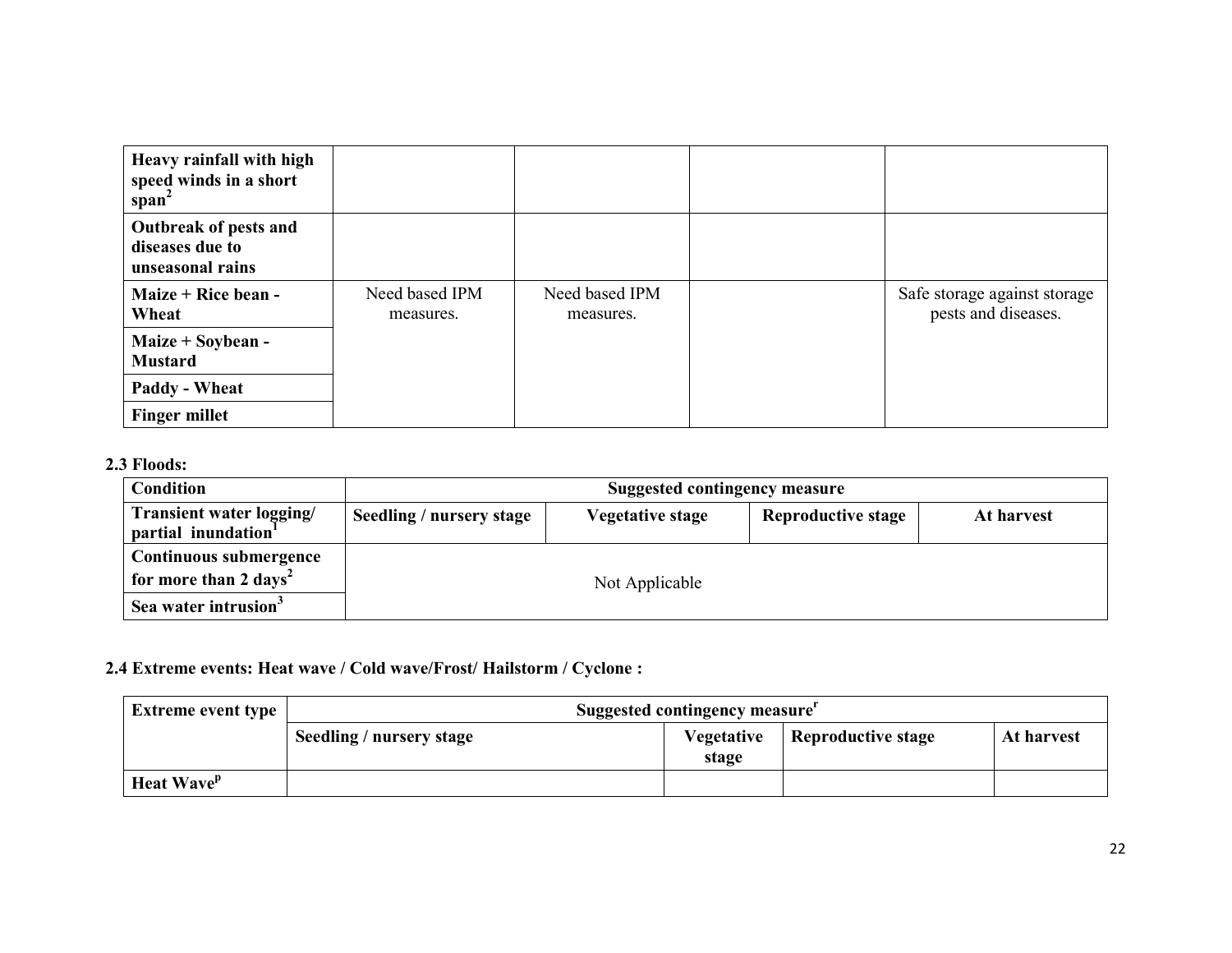| Cold wave <sup>q</sup>                   |                                                                                                                        |                                                                                                                                                                                                                     |                                                         |                                                                   |
|------------------------------------------|------------------------------------------------------------------------------------------------------------------------|---------------------------------------------------------------------------------------------------------------------------------------------------------------------------------------------------------------------|---------------------------------------------------------|-------------------------------------------------------------------|
| Maize<br><b>Barley</b><br>Wheat<br>Rajma | Nursery should be raised inside the well<br>covered structure and about 50 percent<br>more seedlings should be raised. | • Planting of<br>trees<br>around<br>field to act<br>as wind<br>break and<br>replanting<br>of damaged<br>plants<br>• Application<br>of K to<br>enhance<br>tenacity in<br>plants<br>Staking of<br>$\bullet$<br>plants | Planting of trees around<br>field to act as wind break. | Early harvest<br>of the crops<br>at<br>Physiological<br>maturity. |
| <b>Horticulture:</b>                     |                                                                                                                        |                                                                                                                                                                                                                     |                                                         |                                                                   |
| Apple                                    | Nursery should be raised inside the well                                                                               | • Planting of                                                                                                                                                                                                       | Planting of trees around                                | Early harvest                                                     |
| Vegetables                               | covered structure and about 50 percent                                                                                 | trees                                                                                                                                                                                                               | field to act as wind break.                             | of the crops<br>at                                                |
| Large Cardamom                           | more seedlings should be raised.                                                                                       | around<br>field to act<br>as wind<br>break and<br>replanting<br>of damaged<br>plants<br>• Application<br>of K to<br>enhance                                                                                         |                                                         | Physiological<br>maturity.                                        |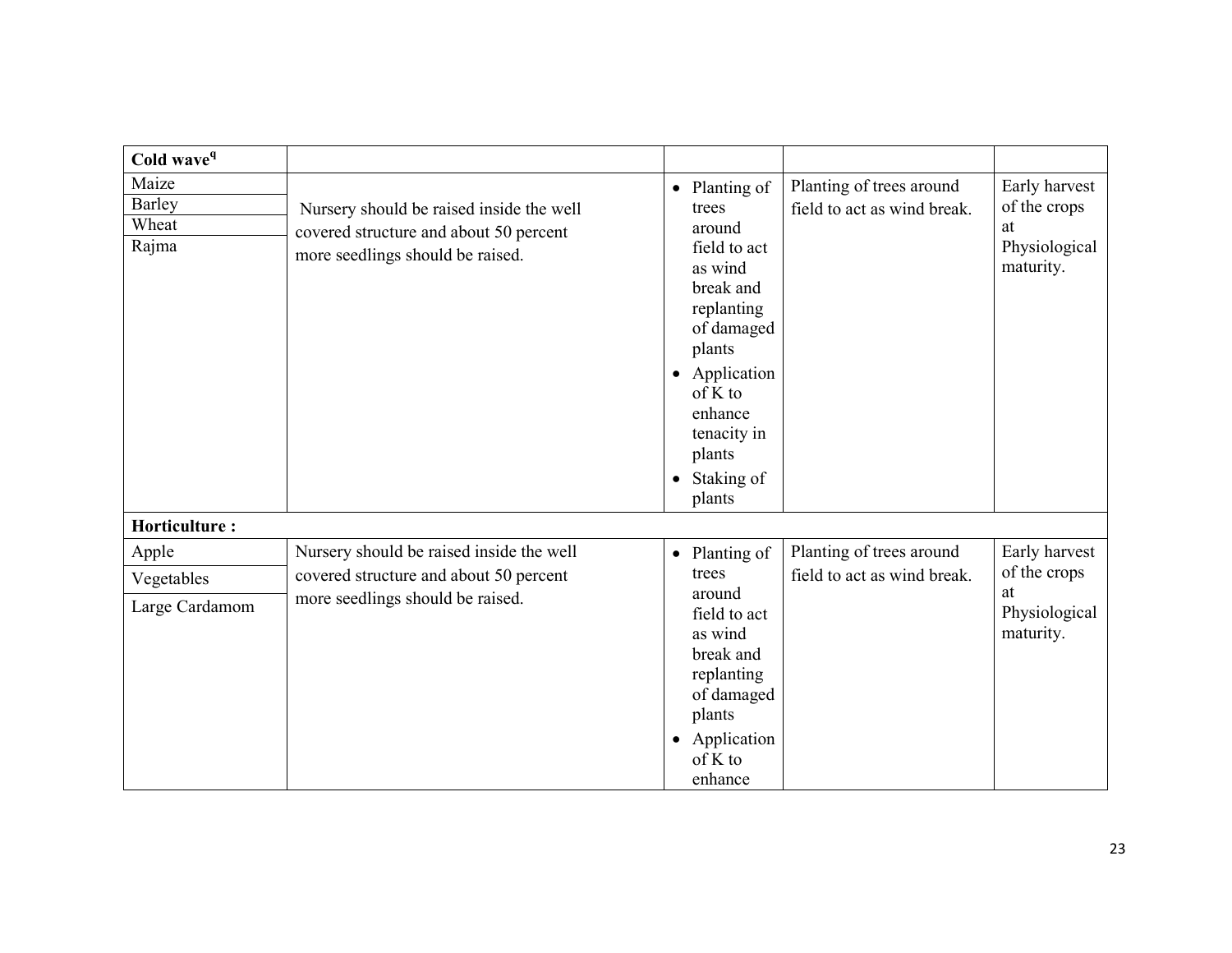| Frost                                                                    |                                                                                                                                                          | tenacity in<br>plants<br>Staking of<br>$\bullet$<br>plants                                                   |                                                        |                                                                   |
|--------------------------------------------------------------------------|----------------------------------------------------------------------------------------------------------------------------------------------------------|--------------------------------------------------------------------------------------------------------------|--------------------------------------------------------|-------------------------------------------------------------------|
| Maize<br>Rice<br>Wheat<br>Finger-Millet<br>Soybean<br>Rapeseed & Mustard | • Frost resistant varieties,<br>• Nursery should be raised inside the well<br>covered structure and about 50 percent<br>more seedlings should be raised. |                                                                                                              |                                                        |                                                                   |
| <b>Horticulture:</b>                                                     |                                                                                                                                                          |                                                                                                              |                                                        |                                                                   |
| Large Cardamom                                                           | Partial Shedding with Agro- net.<br>Fumigation.                                                                                                          | Partial<br>Shedding with<br>Agro-net.<br>Light<br>irrigation.                                                |                                                        |                                                                   |
| Sikkim Mandarin                                                          | Raising of seedlings in low cost poly house.                                                                                                             |                                                                                                              |                                                        |                                                                   |
| Vegetables                                                               | • Frost resistant varieties,<br>• Nursery should be raised inside well<br>covered structure and about 50 percent<br>more seedlings should be raised.     | • Planting of<br>trees around<br>field to act<br>as wind<br>break and<br>replanting of<br>damaged<br>plants, | Planting of trees around<br>field to act as wind break | Early harvest<br>of the crops<br>at<br>Physiological<br>maturity. |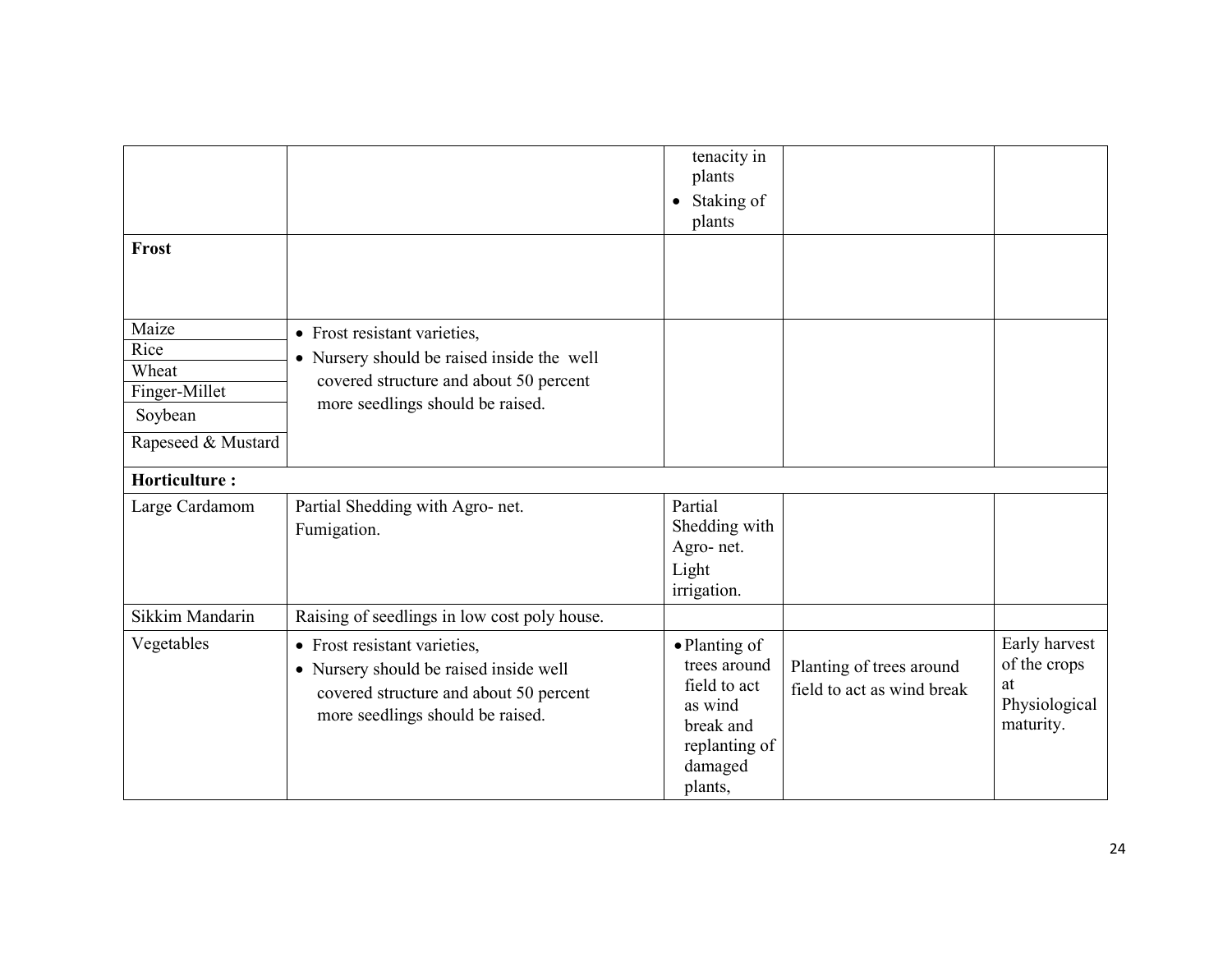|                      |                                                       | • Application<br>of K to<br>enhance<br>tenacity in<br>plants,<br>• Staking of<br>plants |                             |                               |
|----------------------|-------------------------------------------------------|-----------------------------------------------------------------------------------------|-----------------------------|-------------------------------|
| <b>Hailstorm</b>     |                                                       |                                                                                         |                             |                               |
| <b>Agriculture:</b>  |                                                       |                                                                                         |                             |                               |
| Maize                | Introduction of short duration late sowing varieties. | Crop can be                                                                             | Crop can be used as fodder. |                               |
| Soybean              | Resowing may be advocated.<br>Crop/weather insurance. | used as<br>fodder.<br>Availing<br>Insurance.                                            | Availing Insurance.         | Availing<br>Insurance.        |
| <b>Horticulture:</b> |                                                       |                                                                                         |                             |                               |
| Ginger               | Adequate mulching.<br>Crop/weather insurance.         | Availing<br>Insurance.                                                                  | Availing Insurance.         | <b>Availing</b><br>Insurance. |
| Vegetagles           | Introduction of short duration late sowing varieties. | Availing                                                                                | Availing Insurance.         | Availing                      |
| Large Cardamom       | Resowing may be advocated.<br>Crop/weather insurance  | Insurance.                                                                              |                             | Insurance.                    |
| Cyclone              | Not applicable                                        |                                                                                         |                             |                               |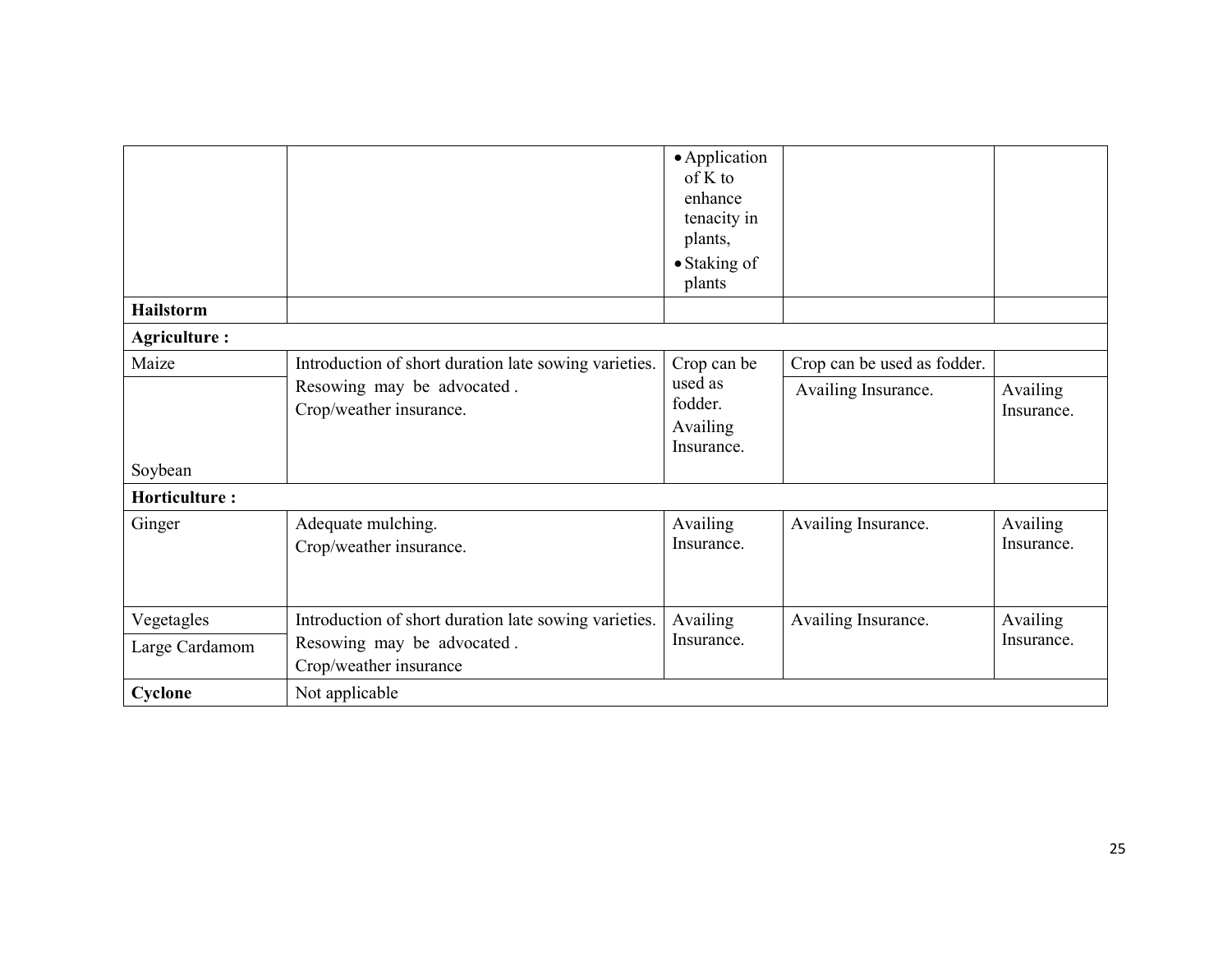#### 2.5Contingent strategies for Livestock, Poultry & Fisheries

# 2.5.1 Livestock :

|                                  |                                                                                                                                                                       | <b>Suggested contingency measures</b>                                                                                                                                                                  |                                                                        |  |  |
|----------------------------------|-----------------------------------------------------------------------------------------------------------------------------------------------------------------------|--------------------------------------------------------------------------------------------------------------------------------------------------------------------------------------------------------|------------------------------------------------------------------------|--|--|
|                                  | Before the event <sup>s</sup>                                                                                                                                         | During the event                                                                                                                                                                                       | After the event                                                        |  |  |
| <b>Drought</b>                   |                                                                                                                                                                       |                                                                                                                                                                                                        |                                                                        |  |  |
| Feed and fodder<br>availability  | Insurance.<br>Encourage perennial fodder on bunds and<br>waste land on community basis.<br>Establishment of fodder banks.<br>Silage – using excess fodder for silage. | Utilizing fodder from perennial trees<br>and<br>Fodder bank reserves.<br>Utilizing fodder stored in silos.<br>Transporting excess fodder from<br>adjoining districts / State.<br>Use of feed mixtures. | <b>Availing</b><br>Insurance.<br>Culling<br>unproductive<br>livestock. |  |  |
| Drinking water                   | Construction of Rain water harvesting<br>structures and dug out sunken ponds.                                                                                         | Use of preserved water of the tanks<br>and ponds for drinking purpose.                                                                                                                                 |                                                                        |  |  |
| Health and disease<br>management | Veterinary preparedness with medicines and<br>vaccines                                                                                                                | Conducting mass animal Health<br>Camps and treating the affected<br>animals during the Campaign.                                                                                                       | Culling sick<br>animals.                                               |  |  |
| <b>Floods</b>                    | $-NA-$                                                                                                                                                                |                                                                                                                                                                                                        |                                                                        |  |  |
| Feed and fodder<br>availability  |                                                                                                                                                                       |                                                                                                                                                                                                        |                                                                        |  |  |
| Drinking water                   |                                                                                                                                                                       |                                                                                                                                                                                                        |                                                                        |  |  |
| Health and disease               |                                                                                                                                                                       |                                                                                                                                                                                                        |                                                                        |  |  |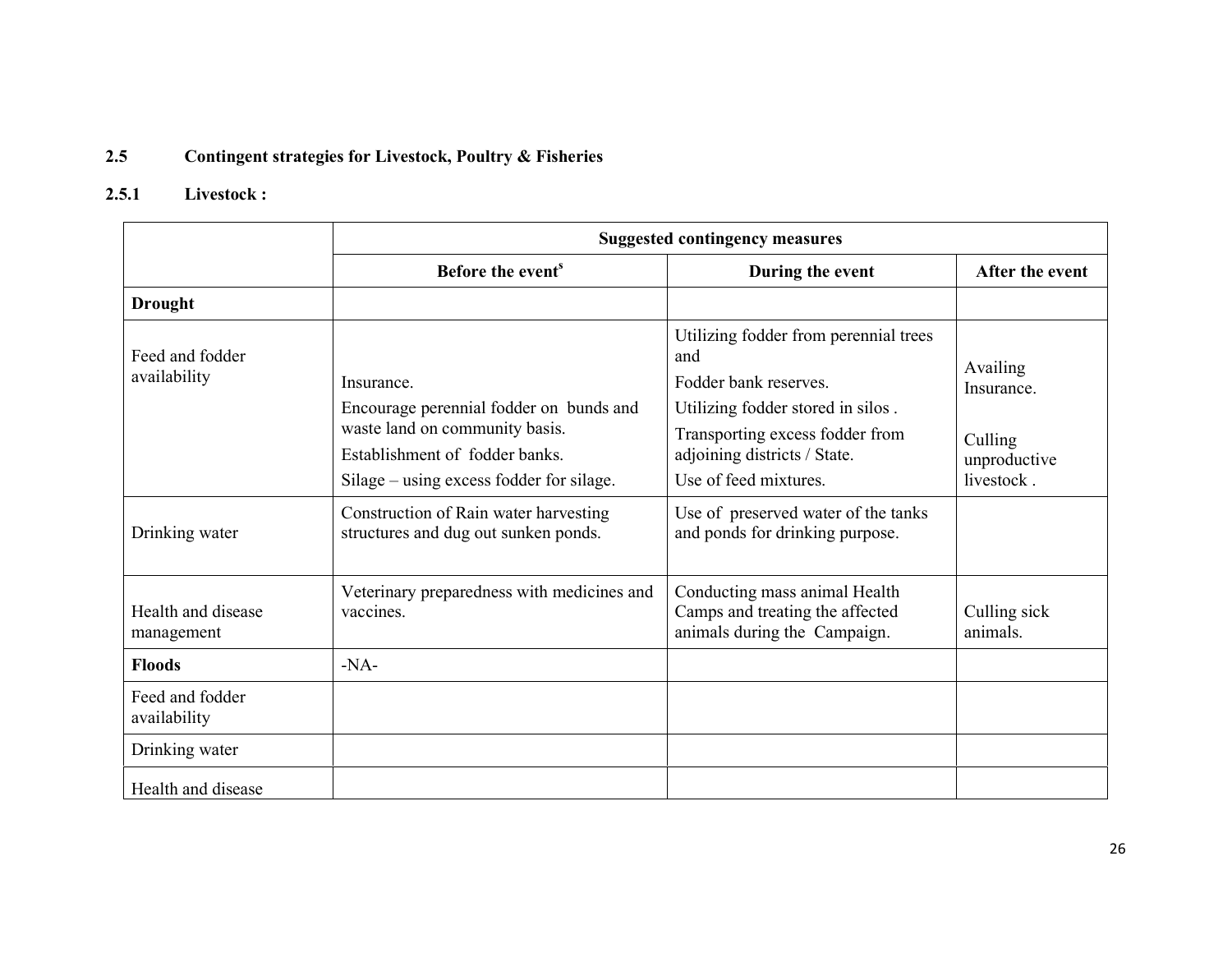| management                        |                                                                                                                                                                                  |                                                                                                                           |                          |
|-----------------------------------|----------------------------------------------------------------------------------------------------------------------------------------------------------------------------------|---------------------------------------------------------------------------------------------------------------------------|--------------------------|
| Cyclone                           |                                                                                                                                                                                  |                                                                                                                           |                          |
| Feed and fodder<br>availability   |                                                                                                                                                                                  |                                                                                                                           |                          |
| Drinking water                    |                                                                                                                                                                                  |                                                                                                                           |                          |
| Health and disease<br>management  |                                                                                                                                                                                  |                                                                                                                           |                          |
| Heat wave and cold wave           |                                                                                                                                                                                  |                                                                                                                           |                          |
| Shelter/environment<br>management | Plantation of Fodder trees and perennial<br>fodder grasses on community basis.<br>Permanent sheds at specific locations on<br>community basis.<br>Establishment of fodder banks. | Use of permanent sheds.<br>Use of fodder of fodder banks and<br>community pasture land.<br>Strengthening of fodder banks. | Availing<br>Insurance    |
| Health and disease<br>management  | Veterinary preparedness with medicines and<br>vaccines.                                                                                                                          | Conducting mass animal Health<br>Camps and treating the affected<br>animals during the Campaign                           | Culling sick<br>animals. |

Based on forewarning wherever available.

#### 2.5.2 Poultry :

|                                       | <b>Convergence/linkages</b> |
|---------------------------------------|-----------------------------|
|                                       | with ongoing                |
| <b>Suggested contingency measures</b> | programs, if any            |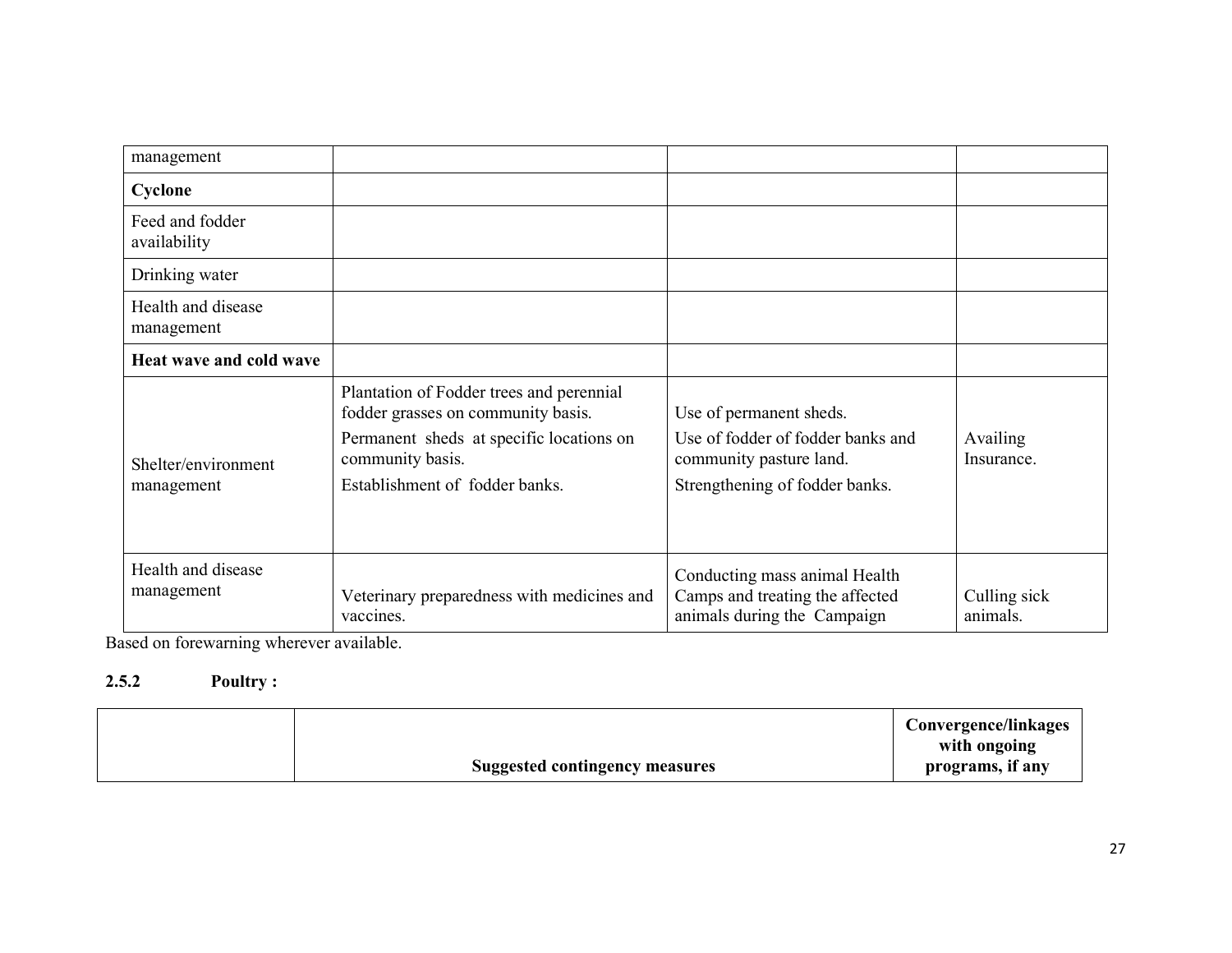|                                   | <b>Before the event</b>                                                               | During the event                                                                         | After the event                                             |                        |
|-----------------------------------|---------------------------------------------------------------------------------------|------------------------------------------------------------------------------------------|-------------------------------------------------------------|------------------------|
| <b>Drought</b>                    |                                                                                       |                                                                                          |                                                             |                        |
| Shortage of feed<br>ingredients   | Insurance of birds.<br>Establishment of feed<br>reserve Bank.                         | Utilizing feeds from<br>reserve banks.                                                   | Availing insurance.<br>Strengthening feed<br>Reserve Banks. | State poultry mission. |
| Drinking water                    | <b>Emergency Veterinary</b><br>preparedness with medicines<br>; vaccination to birds. | Heat Insulation of walls<br>and proper ventilation,<br>Campaign and Mass<br>Vaccination. | Culling of affected<br>birds.                               | State poultry mission. |
| Health and disease<br>management  | <b>Emergency Veterinary</b><br>preparedness with medicines<br>; vaccination to birds. | Campaign and Mass<br>Vaccination.                                                        | Culling of affected<br>birds.<br>Availing insurance.        | State poultry mission. |
| <b>Floods</b>                     |                                                                                       |                                                                                          |                                                             |                        |
| Shortage of feed<br>ingredients   |                                                                                       |                                                                                          |                                                             |                        |
| Cyclone                           | $-NA-$                                                                                |                                                                                          |                                                             |                        |
| Shortage of feed<br>ingredients   |                                                                                       |                                                                                          |                                                             |                        |
| <b>Heat wave and cold</b><br>wave |                                                                                       |                                                                                          |                                                             |                        |
| Shelter/environment               | Construction of permanent                                                             |                                                                                          |                                                             |                        |